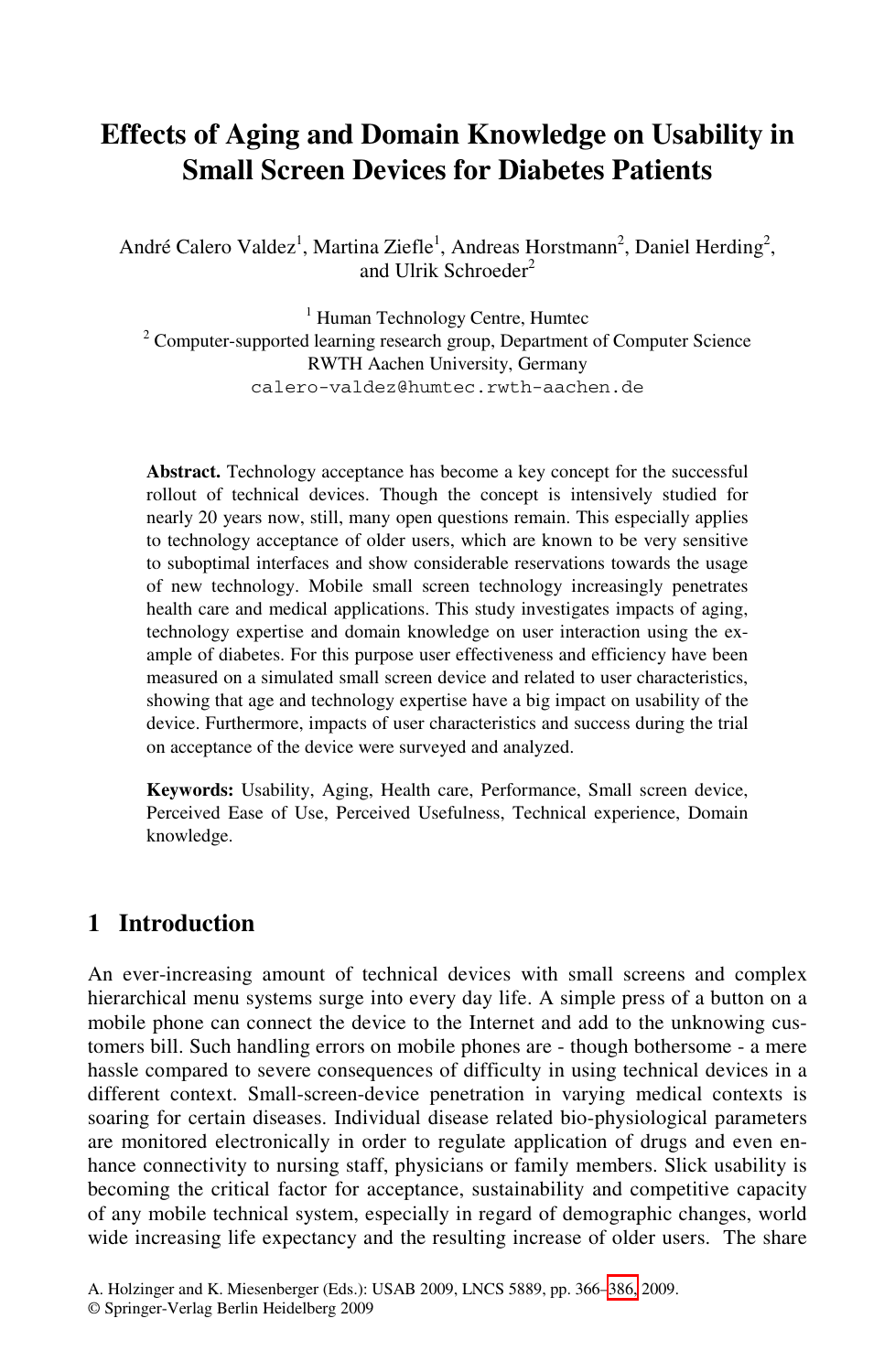of population over the age of 65 has already reached 20 percent in Germany in 2008 and is expected to swell to a 38 percent level in 2038 [1]. Similar forecasts apply to many western European countries [2]. Usage of electronic devices is also becoming decreasingly voluntary because of either work or everyday life requirements (e.g. [3, 4]). This impact will be even stronger concerning medical appliances of mobile devices. Since the increase of age related illnesses like diabetes accompanies both demographic change and sedentary lifestyle, medical care and age appropriate independent domestic care can only be economically realized through technical solutions  $(e.g. [5])$ .

Designing such solutions in a self-explanatory and usable way for heterogeneous user groups has not been realized to date [6, 7, 8]. Device development is still dominantly technical-oriented and criteria of usability and learnability are mostly applied subordinately, if at all [9]. This is directly related to the development of these devices through computer scientists and engineers, and lack of harmonization with psychological and ergonomic knowledge of necessities, capabilities and cognitive structures of the end users.

This paper examines the usability of a small screen device for diabetes patients. In the following, first, the importance of diabetes as a main civilization disease is outlined, followed by the status of knowledge regarding the usability of small screen devices, in combination with the impact of the diverse user group, which is using these devices. The chapter closes with the research questions addressed by a usability experiment.

#### **1.1 Diabetes and Technology**

Diabetes mellitus is a metabolism dysfunction, which affects about 8 million people (10% of the population) in Germany alone and for the year 2010 an increase of up to 10 million affected is expected. Diabetes and secondary disorder treatment already covers 20% of Germany's compulsory health insurance funds expenditure. Diabetes alone is expected to cause a hole of 40 billion Euros in Germany's health care budget in 2010 [10].

Diabetes predominantly causes a dysfunction of the blood glucose metabolism and is caused by different phenomena. The body produces either too little insulin or no insulin at all. In some cases the available insulin can no longer be effectively used by the body to regulate blood glucose levels. Generally two types of diabetes are differentiated.

#### **Type-1-Diabetes**

Diabetes mellitus type 1 occurs mostly in younger adults between the age of 5 and 50, but can also occur later in life. Type-1-diabetes is an immune mediated disease but causes for its incidence are still unknown. Genetic factor, viral infections and environmental influences are expected to contribute to type-1-diabetes. The immune system of affected patients destroys the pancreas' beta cells, which then no longer produce insulin, causing hyperglycemia. The main symptom of type-1-diabetes is absolute insulin deficiency. Only 8-10% of all diabetes patients are type-1-diabetics [11].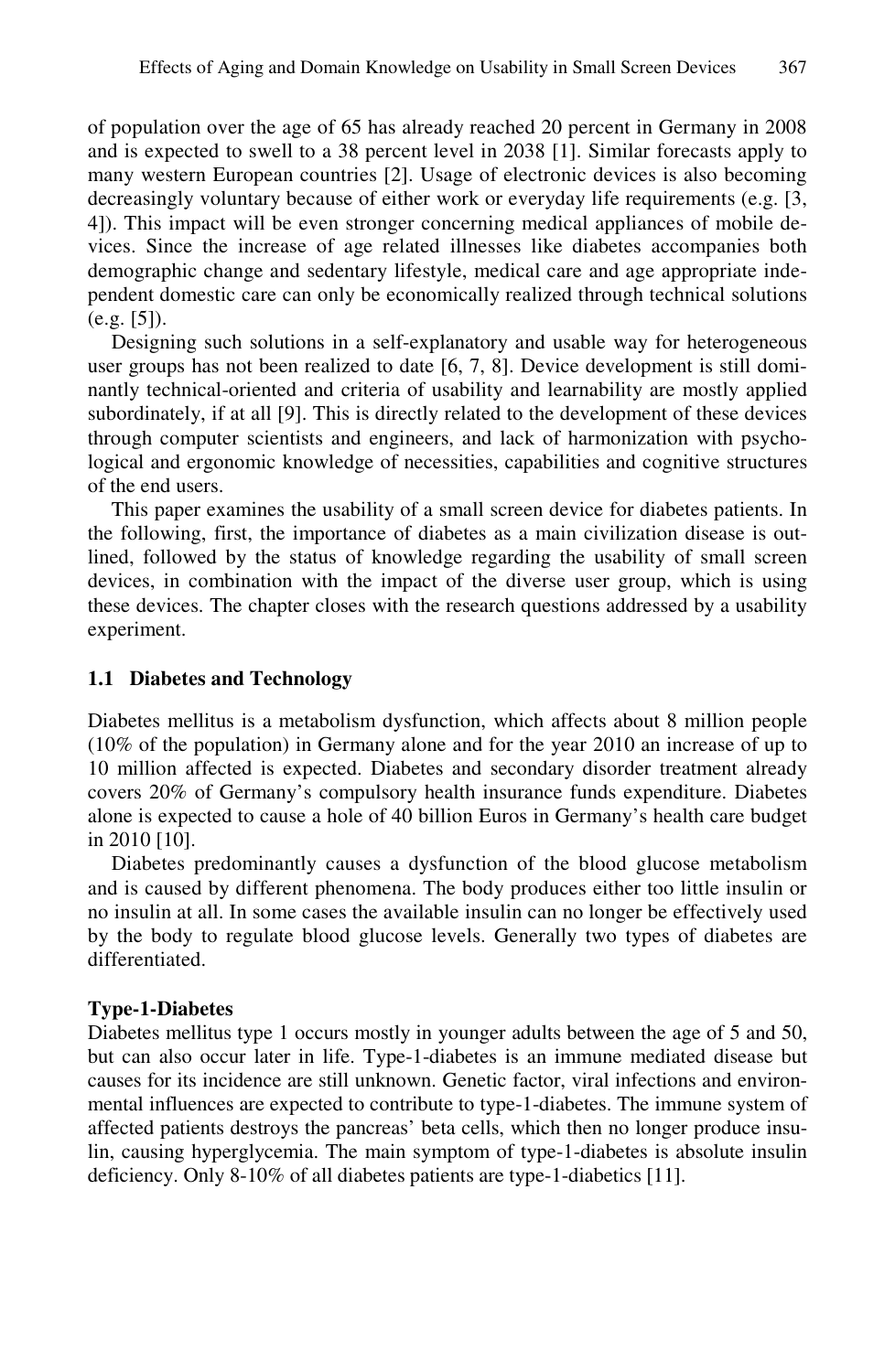## **Type-2-Diabetes**

Diabetes mellitus type 2 occurs mostly after the 40th year of one's life but increasingly often occurs in children and younger adults today. Main causes for type-2 diabetes are obesity and lack of physical exercise. Typical secondary disorders encompass hypertonia (high blood pressure), micro- and macroangioma (mostly benign tumors) and arteriosclerosis. The main symptom of type-2-diabetes is body cell insulin resistance. This forces the pancreas into an overproduction of insulin (referred to as hyperinsulinism) to prevent hyperglycemia, which further raises insulin resistance in all body cells. This relative insulin deficiency can lead to absolute insulin deficiency when the pancreas' insulin production collapses. About 90% of all diabetes patients are type-2-diabetics [11].

## **Secondary Disorders**

Chronic high blood glucose levels cause long-term damage to the vascular and neural system. Over-frequent exposure to hyperglycemia manifests in diabetic heart disease, retinopathy (eye damage), nephropathy (kidney damage), and diabetic neuropathy (neural damage). These degenerative effects lastly cause blindness, renal failure, amputations and heart failure.

A persisting type-2-diabetes illness may also cause cognitive deficiencies, especially in patients older than 50 years executive functions and the neurocognitive processing speed are affected. Episodic memory, word flow and semantic memory though seem to be unaffected by type-2-diabetes [12].

Another frequent symptom of diabetes is hypoglycemia (insufficient blood glucose level). If a patient's glucose level drops too far (e.g. the patient administers too much insulin) diabetic coma occurs. This constitutes a case of emergency since the patient can no longer help himself and instant application of glucose becomes necessary.

## **Diabetes Therapy**

Goal of any diabetes therapy is a stable and healthy blood glucose level (<135mg/dl postprandial). This can be accomplished by multiple means. Oral anti-diabetic drugs can increase effectiveness of bodily insulin or decrease the rate of intestinal glucose reception. Depending on the severity of the disease, subcutaneous application of insulin is required. Insulin is mostly administered before or after meals, since eating has a big effect on blood glucose level.

Two types of insulin therapy are discerned. Conventional therapy (CT) follows a fixed injection plan and intensive conventional therapy (ICT) requires the patient to measure blood glucose level and inject insulin accordingly. ICT-patients can also be treated with an insulin pump - a device that constantly administers insulin over the day and that offers an interface to increase dosage after meals.

Type-2-diabetes can sometimes be treated by diet and physical exercise alone, since reduction of body weight can in some cases cause full remission [13].

Almost all therapy types require or can at least be assisted with mobile small screen devices, since monitoring, persisting and analyzing of blood glucose levels, insulin dosage and caloric intake increases therapy success, since their correlation and behavior can vary drastically between individuals.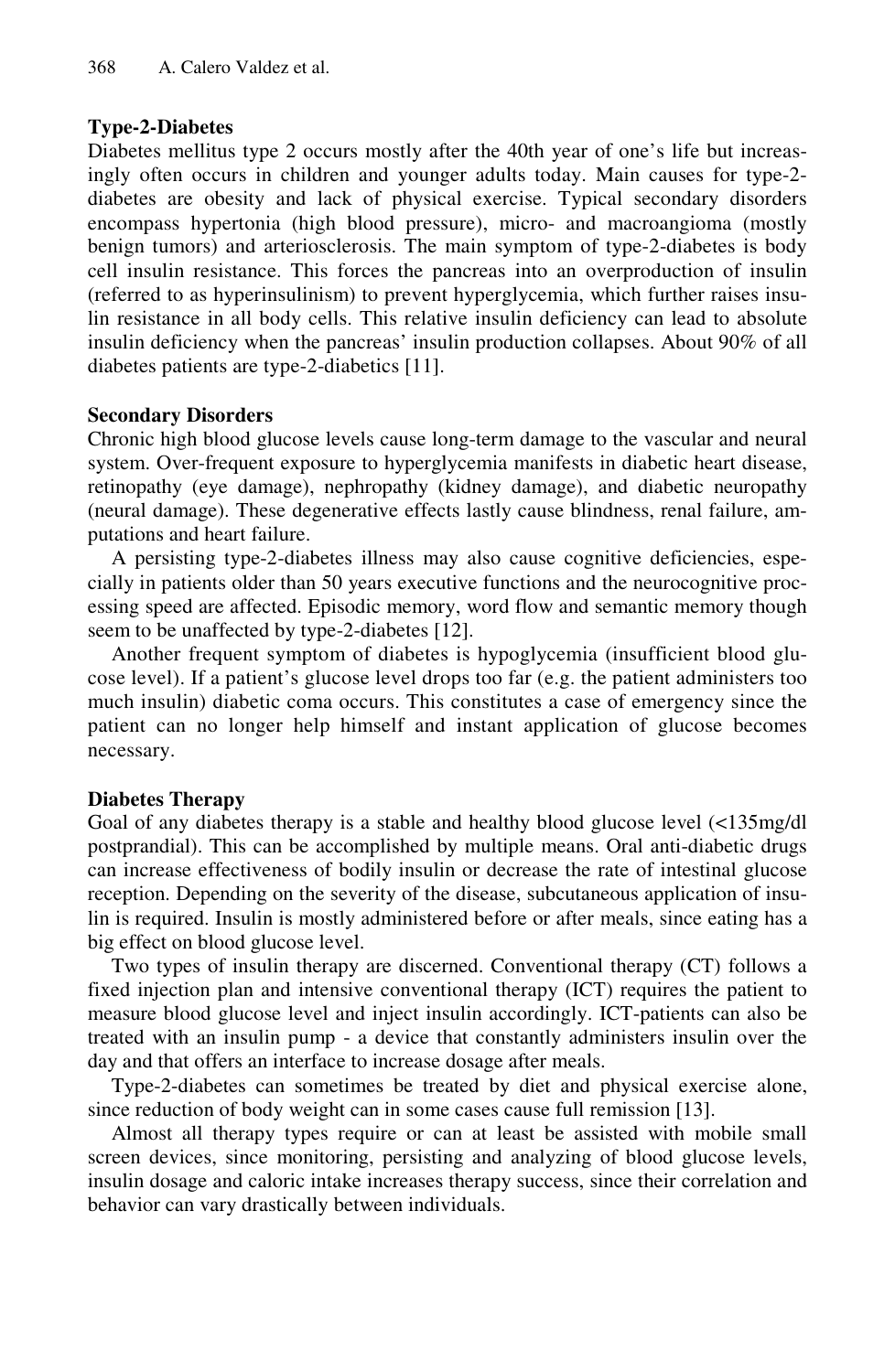#### **1.2 The Usability Demands in Small Screen Devices**

It is a central claim that mobile devices are designed to be in line with users' specificity and diversity. However, the intelligent interface design of mobile devices, which meets the demands and abilities of especially older users, is an extremely sophisticated task. Aging itself represents a highly complex process. Not all users age in the same way, and the onset of aging processes as well as the consequences show considerable differences across humans. Design approaches should therefore take the userperspective seriously [14, 15, 16, 17]. This includes that adults' behavior with current technical devices is carefully studied and also, that user abilities are identified, which affect the interaction with interactive computing devices.

The miniaturization of small screen devices may also contribute to usability shortcomings. Beyond handling and visibility problems, the restricted screen space allows only little information to be displayed at a time. By this, memory load is increased. In addition, orientation in the menu is complicated, because users do not experience how the menu might be "spatially" structured and how the functions are arranged [6, 7, 18, 19, 20, 21]. In hierarchically structured menus disorientation occurs when complexity is high with respect to the depth and breadth of menu levels [18, 22, 23].

With respect to effects of users' age, the profound changes in sensory, physical, psychomotor and cognitive functioning over the life span are well known (e.g. [24]). These changes may account for older adults' lower performance when using technical devices. Furthermore, due to a different upbringing, older adults often have a lower technical understanding and are less experienced in computer usage. As a result, the majority of older adults possess limited computer knowledge, which may also account for differences in computer-based performance (e.g. [25, 26, 27]). However, it was found that age-related decreases could be compensated by expertise (e.g. [28]). Thus, performance of older adults can be just as good as that of younger adults when they can rely on elaborated domain-specific knowledge.

#### **1.3 Questions Addressed and Logic of Experiment**

The present experimental study addresses two basic topics: the impact of aging and domain knowledge of diabetes on task performance on a small screen diabetes living assistant. Therefore participants were selected from different age groups and screened for domain knowledge of diabetes. Additionally, expertise in technology was surveyed.

Although this study was primarily designed exploratory, the following outcomes were expected:

- Younger users, due to aging impacts on both cognitive and perceptual abilities, outperform older users (e.g. [6, 8, 12, 29]).
- Users with higher expertise in technology usage outperform users with lower expertise, due to conceptual transfer of navigation user interfaces (e.g. cell phone navigation) (e.g. [19, 24, 29]
- Users with higher domain knowledge outperform users with lower domain knowledge, due to improved understanding of tasks and higher appreciation of purpose behind functions of the user interface (e.g. a diabetes patient knows about bread unit calculation and its importance) (see [21, 26, 28]).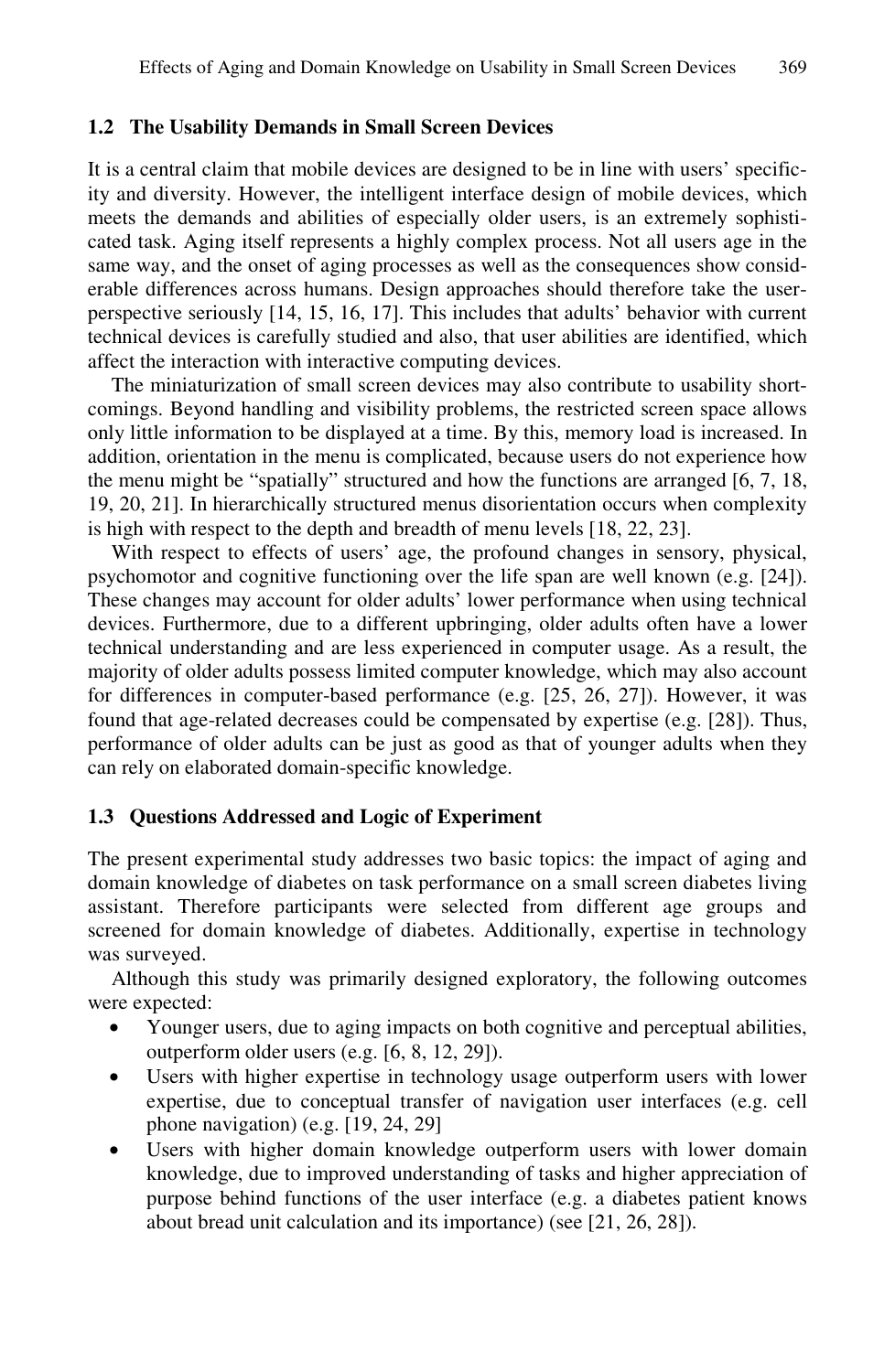Users with type-1-diabetes outperform users with type-2-diabetes, due to the nature of those two illnesses and the coinciding difference in domain knowledge. Type-1-diabetes patients require more frequent and stricter regulation of blood glucose levels as this type of diabetes usually occurs earlier in patients' lives. A good comprehension of the disease is critical for successful long-term treatment. Insulin medication is obligatory for this disease. Type-2-diabetes patients in contrast can be treated in many different ways. Some patients are only medicated with a single daily intake of an oral anti diabetic drug. Real time blood glucose regulation is often not as urgent for therapy success, since patients are mostly too old to experience long-term effects of the illness. Thus comprehension of the disease is not as exigent as in type-1-diabetes.

# **2 Method**

The objective of the study was to understand influence of aging and domain knowledge on task performance on a small screen living assistant for diabetes patients and to gain knowledge of determining factors on navigation performance in small screen touch enabled devices. Since the current study claims to extend the earlier research, efforts were made to keep the method very similar to that used before. In this section the conceptual design and the procedure of the experiment are described.

# **2.1 Experimental Variables**

In our study we considered five independent and five dependent variables. The first independent variable we examined is user age in order to measure influence on both task effectiveness (i.e. the amount of tasks solved correctly) and efficiency (the amount of time required to solve a task). Additionally we analyzed the influence of expertise with medical technology, overall technical expertise and in particular mobile phone navigation expertise on usability (as in EN ISO 9241-11, 1998) of the device. To measure impact of domain knowledge on effectiveness and efficiency knowledge of four key health parameters (blood glucose,  $HbA_{1c}$ , blood pressure, body fat percentage) were surveyed and aggregated as an independent variable.

As dependent variables five performances criteria were measured: success rate, total steps, detour steps, total time and time per step. Success rate is measured as the percentage of successfully performed task steps of each task. Effectiveness was not measured as a Boolean variable in order to account for users who were able to solve tasks mostly correct but missed a certain step to solve a task with 100% correctness. These users can still be viewed as effective, as not necessarily all steps are required in order to perform well enough for the device to be useful. Total steps are the amount of program interactions performed for a certain task. A user interaction is an interaction of the user, which changes the state of the program. Pressing on the non-interactive background or missing a button is not included in total steps. Many tasks could be solved in multiple ways allowing users to complete each task in differing amounts of total steps. Detour steps are all program interactions that do not account into solving the task at hand, such as navigation failures, accidently pressed buttons and unnecessary repeated input. Total time is the amount of time the users take to finish all tasks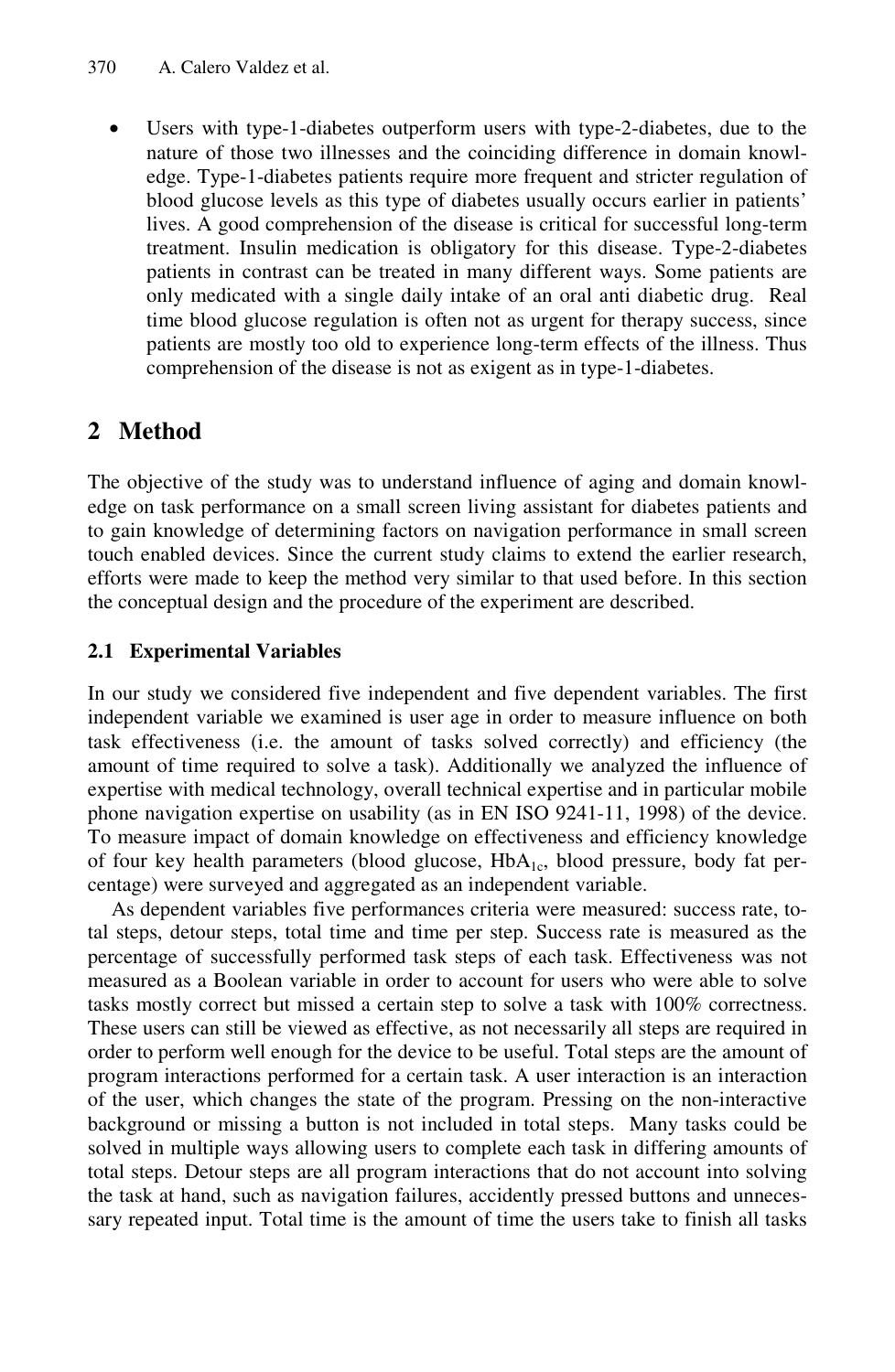without account for reading time of task descriptions. Time per step is the average amount of time a user takes between to program interactions. A lower value represents a faster navigation pace but not necessarily a better navigation performance. Since total steps, detour steps, total time and time per step are also measured for unsuccessful tasks; data from these dependent variables must always be related to the success rate of the current task.

#### **2.2 Participants**

A total of twenty-three adults volunteered to take part in this study. In Figure 1, the age distribution of the sample is depicted. Among those, were seven young adults (2 males, 5 females) with a mean age of 27.4 years (SD = 2.6; range:  $25 - 33$  years), seven medium aged adults (2 males, 5 females) with a mean age of  $51.3$  years (SD = 8.3; range: 41 – 59 years) and nine older adults (3 males, 6 females) with a mean age of 67.9 years (SD = 7,8; range:  $61 - 87$  years). The younger participants were mostly university students of different academic fields (psychology, social science, engineering, medicine). Medium aged and older adults were reached by advertisement in local newspapers and through an exhibition on a local public diabetes convention and covered a broad range of professions and educational levels (e.g. administrative officers, secretaries, teachers, engineers, physicians).

Twelve participants were non-diabetic adults, who were mostly recruited through their social networks (3 males, 9 females, mean age  $= 44.8$ ; SD  $= 18.4$ ; range:  $25 - 71$ years). The eleven diabetic participants (4 males, 7 females; mean age =  $56.7$ ; SD = 16.8; range: 26 – 87 years) split up into a group of five participants diagnosed with Type-1-Diabetes (1 male, 4 females; mean age =  $43.6$ ; SD =  $13.6$ ; range:  $26 - 64$ years) and 6 participants suffering from Type-2-Diabetes (3 males, 3 females; mean  $age = 67.7 SD = 10.2$ ; range:  $59 - 87$  years).



**Fig. 1.** Age and health status distribution and age group allocation

Regarding the recruitment of older participants a prototypical ideal participant "diabetic but otherwise healthy senior" was aimed at. All medium aged and older adults participating were either active parts of the work force or otherwise mentally fit and not hampered by stronger age-related sensory and psychomotor limitations. All participants were novices to the small-screen device we developed.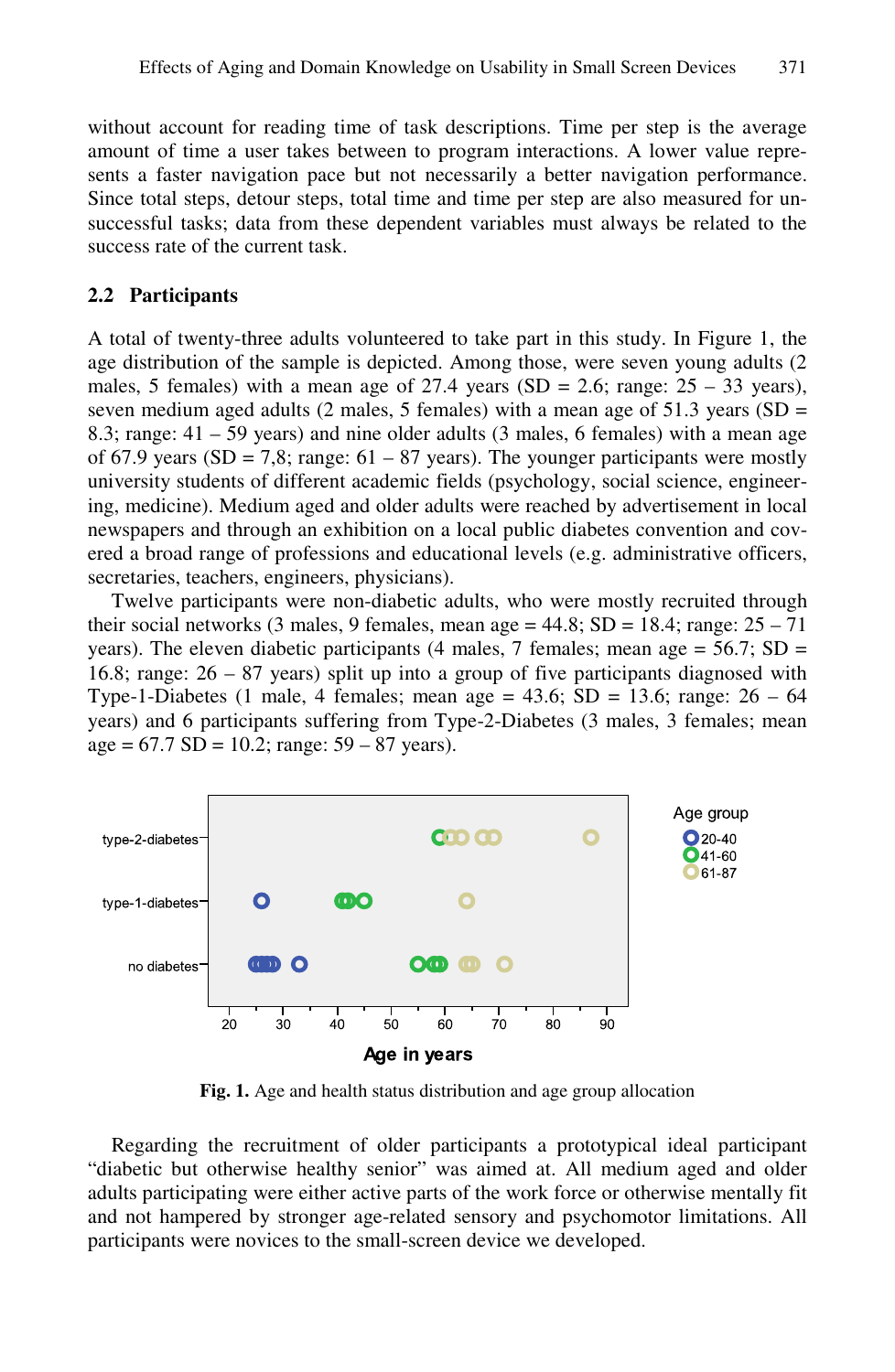In order to relate effects on usage performance to prior experience with modern technology or experience with medical technology, participants were asked about their experience with different nonmedical (mobile phone, computer, GPS navigation, digital camera, microwave oven, alarm clock, gaming console) and medical devices (blood glucose meter, hearing aid, blood pressure meter, heart rate monitor, in-house emergency call). Since the study was performed using a small screen device user experience with mobile phones was surveyed thoroughly as well. Measurement was applied to functions of mobile phones (calling, text messaging, address book, calendar, integrated camera, integrated radio, integrated GPS navigation, internet browser, games, alarm, email). Two types of measurements were applied to three different areas of technology. Perceived Ease of Use (PEU) (see [30, 31, 32]) and Usage Frequency (UF) were aggregated for the three categories of expertise (expertise with technology, expertise with medical technology, expertise with mobile phone menu navigation). Perceived Usefulness (PU) was only measured for mobile phone functions because usefulness in this study was concerned as an attribute of a function of device, rather than of a device it self. In addition to any technical experience, domain knowledge about diabetes was collected for all participants.

Technical expertise was surveyed by measuring the PEU and UF. Both PEU and UF were measured on a Six-Point Likert Scale. PEU was examined with questions like "How easy to use is for you..."  $(1 = \text{very easy}, 2 = \text{easy}, 3 = \text{rather easy}, 4 = \text{query})$ rather hard,  $5 =$  hard,  $6 =$  very hard). UF was similarly examined with questions like "How often do you use a..."  $(1 = Daily, 2 = 2 - 3$  times a week,  $3 = once per week, 4 =$ 1 - 2 times a month,  $5 = 1 - 2$  times a year,  $6 =$  never). Total expertise is calculated as the square root of the product of the mean of all PEU and the mean of all usage frequency (UF) in order to reflect a value that is also on a Six-Point-Likert scale where 1 reflects a value with highest usage frequency and highest PEU and 6 represent the exact opposite. Intermediary values reflect both PEU and UF, with a tendency to rank equal values of PEU and UF higher than differing values. A person who uses a computer often, but finds it hard to use, scores lower (i.e. better), than a user that uses a computer not as often but ranks ease of use on a similar level. This effect is desired in order to account for misperception due to very extreme usage frequency (e.g. a person that only uses the computer to write letters once a year, but finds this task very easy). A person that finds a computer quite hard to use but uses it daily is expected to have a better computer expertise but a perception bias to find usage harder.

Expertise with medical technology was surveyed analogously to technical expertise. Devices that are used in medical context were used more frequently and perceived as easier to use (mean = 1.6;  $SD = 0.6$ ; range =  $1 - 3$ ;  $N = 16$ ) compared to normal technology (mean = 4.1, SD = 1.1, range  $2 - 6$ , N = 23). Here, participants who had no experience with medical technology were not taken into account.

Mobile Phone expertise was also surveyed in the same manner (mean  $= 4.8$ ; SD  $=$ 1.1; range =  $2 - 6$ , N = 23) but additionally a total PU was measured (Six-Point Likert scale;  $1 = \text{very useful}; 2 = \text{useful}; 3 = \text{rather useful}, 4 = \text{rather not useful}, 5 = \text{not use-}$ ful;  $6 =$  not useful at all) for different functions of the mobile phone.

Domain Knowledge (mean = 4,0; SD = 1.7; range =  $2 - 6$ , N = 23) was surveyed with a Five-point Likert scale ("How well do you know..."). Answers ranged from  $1 =$ "very precise" to  $4 =$  "not at all". Option 5 was labeled with "I don't know" and considers the item at hand to be completely out of the knowledge of the person contrasting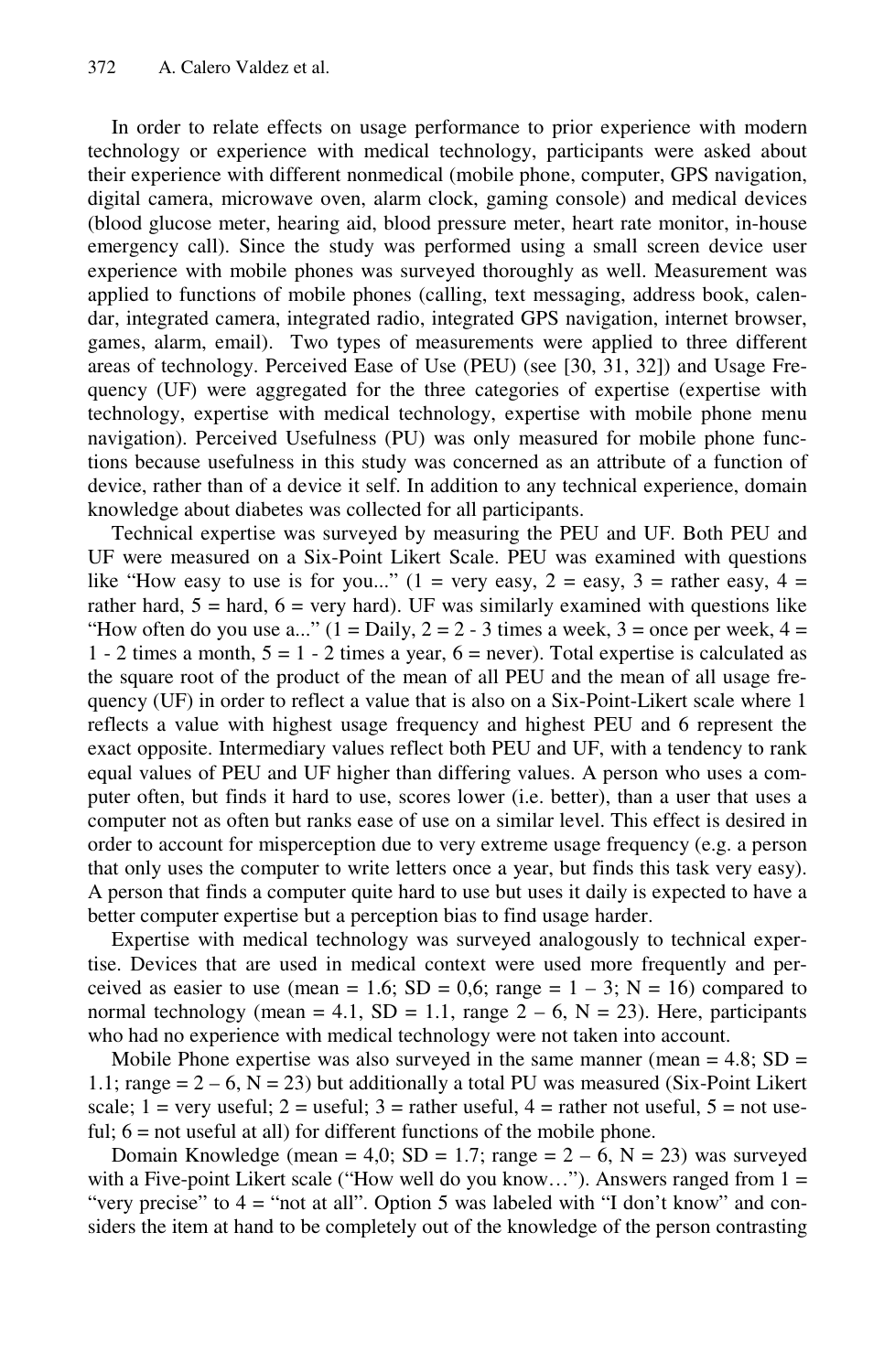to 4, where the person has heard about the measurement, but does not know about his own value for this measurement.



**Fig. 2.** Means plot of Expertises over age groups

ANOVA-analysis of these four factors regarding to age shows, that technical as well as mobile-phone expertise are both correlated with aging, where expertise with medical technology and domain knowledge are not (Table 1). This is expected since older users should be equally (if not more) prone to using medical technology as younger users. Especially in the case of diabetes domain knowledge should rather depend on the period of time being affected by the illness than on the numerical age.

**Table 1.** One Way-ANOVA table for mean differences of total technical expertise, total medical technical expertise, mobile phone expertise and domain knowledge regarding differences between the age groups

|                                    | SS    | МS   | df |      |        |
|------------------------------------|-------|------|----|------|--------|
| Total technical expertise          | 10.65 | 5.33 |    | 6.20 | < 0.01 |
| Total mobile phone expertise       | 12.45 | 6.22 |    | 7.38 | < 0.01 |
| Total medical technology expertise | 0.04  | 0.02 |    | 0.17 | > 0.05 |
| Domain knowledge                   | 6.67  | 3.34 |    | 1.19 | > 0.05 |

Post-hoc Benferroni testing shows that significant differences only exist between young adult users and older adult users for technical expertise ( $p < 0.01$ ). Medium aged adults are both more experienced than older users and less experienced than younger users, but this difference fails to reach significance level ( $p < 0.12$ ).

Significant differences in mobile phone expertise only exist between young adult users and both medium ( $p < 0.05$ ) and older aged users ( $p < 0.01$ ).

### **2.3 Development of a Small Screen Device for Diabetes Patients**

Our goal is to develop a portable device that supports diabetes patients in their therapy and in their everyday lives. Before dealing with the hardware part of these devices, we wanted to concentrate on the usability of the software. For the user studies, we needed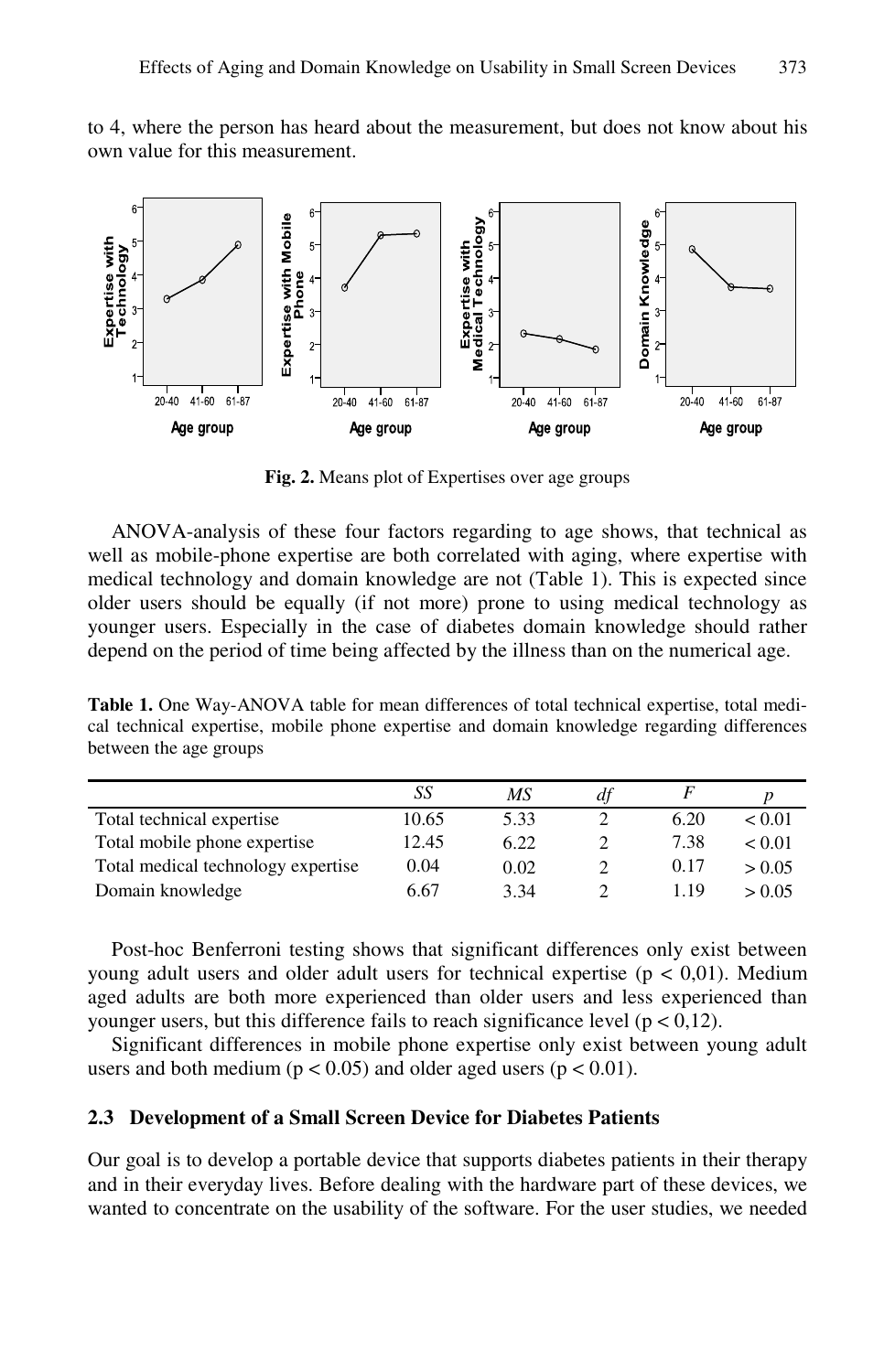l

an application that can be run on standard hardware. Another constraint was given by our decision to use the Jacareto capture and replay toolkit (see [33, 34, 35]).

Jacareto can record the user interaction with a Java application, structure the captured data, and export it for statistical analysis. This saves time and effort during and after user studies, as it is no longer necessary to create, transcribe, and analyze video recordings. Unfortunately all existing diabetes applications that we found were not implemented in Java or were incompatible with Jacareto for other reasons. Therefore we implemented a new tool from scratch.

One advantage of Java applications is platform independence: you can run them on PC's, PDA's, cell phones, and other devices<sup>1</sup>. However, Java ME (Java Mobile Edition, the Java version for portable devices) only covers a subset of the functionality of Java Standard Edition. As compatibility with small-screen devices such as cell phones was important to us, we had to meet some constraints during development. For example, we did not use Java 5 language features, and we used the Abstract Window Toolkit (AWT) instead of the more modern Swing. Furthermore we made sure that the user interface could be used without a keyboard, so that it can later be used on a touch screen-enabled mobile device.

Instead of creating a specialized application that is only useful for certain diabetes patients, we decided to include features that are required for the different types of the disease. On the first start, the user has to set up the application by entering his characteristic values (such as drugs that he has to use regularly for his therapy).

The most important feature in everyday use is the so-called diabetes diary (Diabetes-Tagebuch). Every time the patient measures or influences his blood sugar concentration, he is supposed to insert the data into his diary, using a wizard-based input mechanism. For instance, when the patient has measured that his blood sugar is low and has therefore eaten dextrose to raise it onto a normal level, he creates a new entry. He enters the time, the measured blood sugar, and the bread units' equivalent of the ingested dextrose (1 bread unit  $(BU) = 12$  g of carbohydrates). In the wizard, he simply skips values that were not relevant for this entry, such as the bolus insulin. The entered data is then shown in a column of a table. The tabular representation is based on the layout of the paper-made diaries that are in common use in Germany (see fig. 3), and that a large part of our target user group is already familiar with. 61 % of diabetes patients in Germany are using a diary to record their values; 91 % of these are keeping their diaries on paper.

Another application feature that is inspired by a paper template is the health passport, or Gesundheits-Pass. After each quarterly examination, the doctor writes down the results into this booklet. Like the diabetes diary, the values are entered in a table. For example, there are table rows for the  $HbA_{1c}$  value, the blood pressure, and the body weight. We were unable to use this table representation in our tool because of screen size constraints. That is why we only show the values of one quarter of a year, while the paper version has columns for four quarters. Besides the actual values of the quarter, we offered the possibility to enter the desirable values that the doctor determined

<sup>1</sup> Some of these devices may require a Java Runtime Environment from a third party vendor, such as IBM WebSphere Everyplace Micro Environment for Windows Mobile or Palm for instance.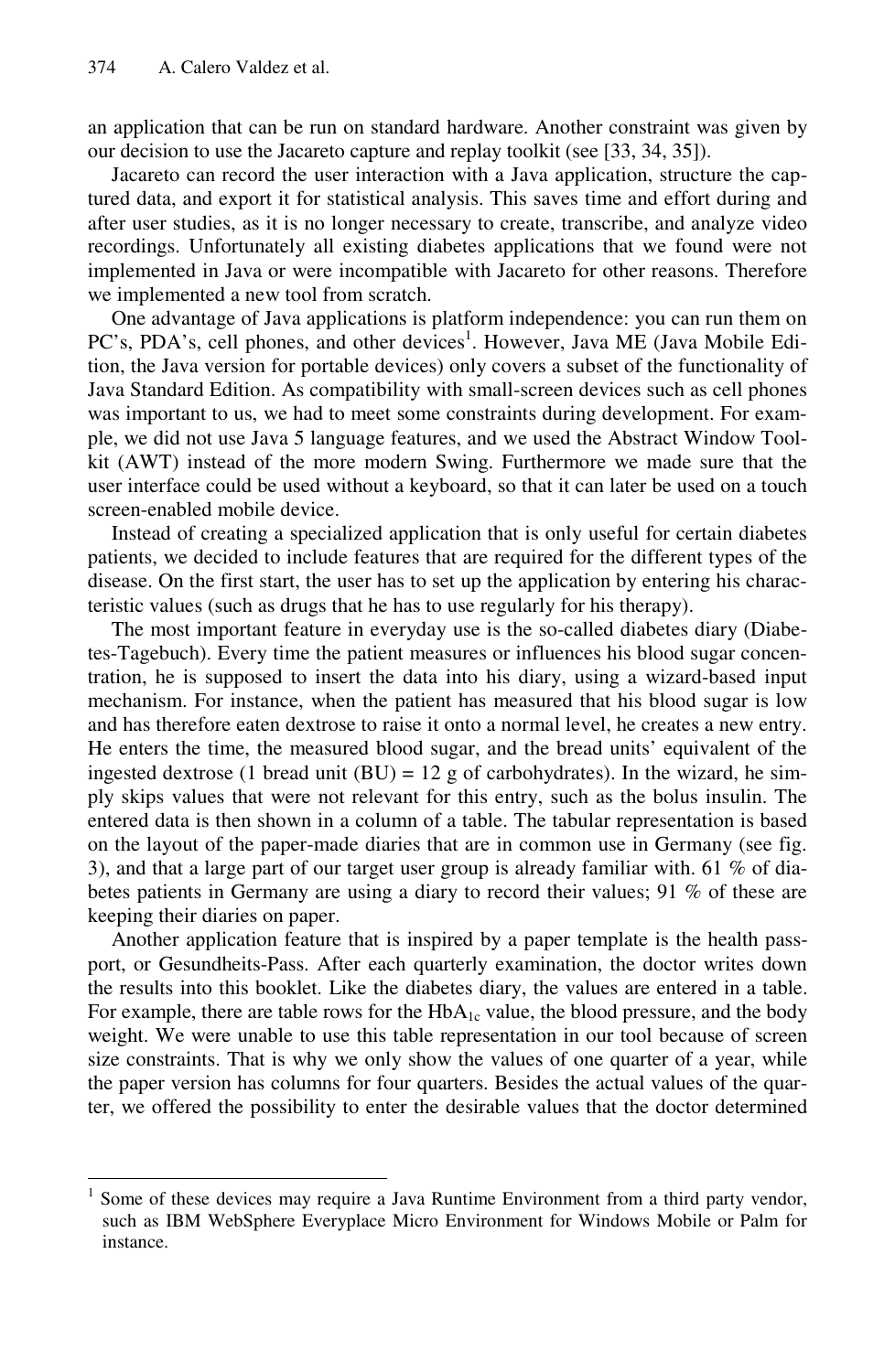

**Fig. 3.** The paper version of the diary (top) and the diary function of our application (bottom)

during the examinations. We added this feature because the health passport that was in use in 2008 had columns for desirable values. These columns were removed in the 2009 version of the Gesundheits-Pass.

For a successful diabetes therapy, it is important to teach the patients a basic knowledge of the nutrient contents of groceries. Especially patients who inject insulin need to calculate their drug dosage on the basis of the food they consume. Most people use a scale to measure the weight of the food, and then look up the bread units (BU) per gram in a nutrition table. After calculating the product of these values, they enter the result in their diabetes diary. We included an application feature that supports the user in looking up and calculating these values. He can choose a grocery from a predefined list, and then enter a weight or volume. The application then displays the bread units and kilocalories (see fig. 4). The user then repeats these steps with the remaining ingredients of his meal, and copies the resulting BU sum into his diary. To reduce the routine work of choosing the ingredients of regular dishes, the user can save a meal as a favorite, and reuse it later.

There are two features that help the patient to keep track of the progress of his therapy. The first one is the so-called plotter, which shows the course of measured values in a history diagram (see fig. 3). We only implemented a functional diagram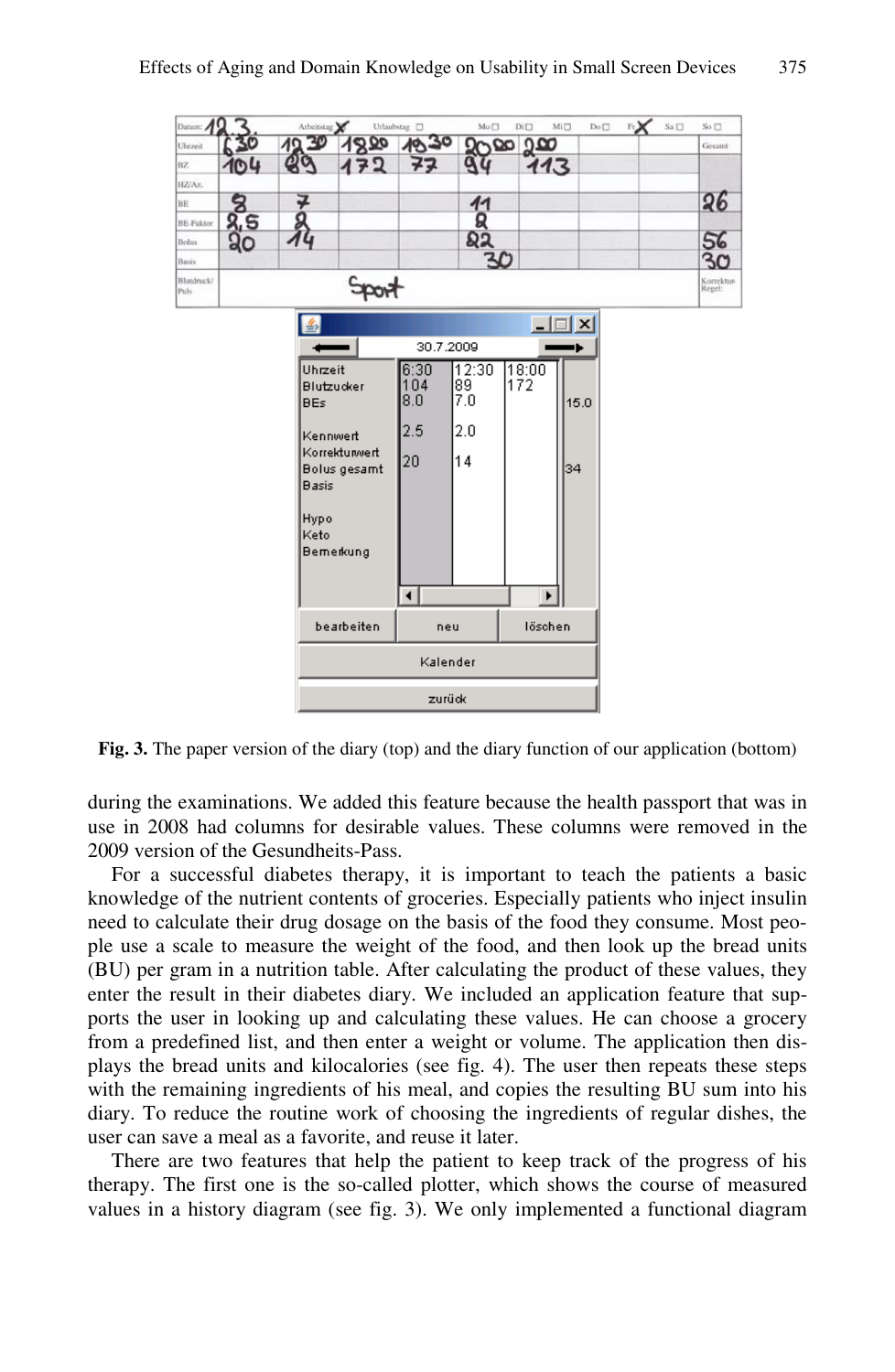

Fig. 4. The bread unit calculator (left), the plotter (center), and the screener (right)

for a one-day overview of the blood sugar concentration. The remaining diagram types are static, which was sufficient for our research prototype. The other feature is called screener. It displays the latest entry of characteristic values such as body weight and blood sugar concentration, and compares it to the previous entry. Colored arrows visualize the tendency.

### **2.4 Experimental Procedure**

In order to test the research model and to determine the effects of domain knowledge and age variables on performance, an experimental setting with a simulated smallscreen-device was conducted.

At the outset participants completed a paper-based questionnaire concerning demographical information (age, gender, educational achievement) and information about the familiarity with common technical devices, mobile phone and common medical technology (usage frequency as well the perceived ease of use). The assessing of demographic data was performed paper-based. It was of high importance that this questionnaire was realized prior to the simulation, as performance during the experiment could impact and bias self-assessment and thus expertise ratings.

After completing the survey participants were asked to perform a set of five tasks on the simulated device. Each task regarded a different main function of the device in order to create both a realistically setting and an interaction with various UI elements and uses cases for the device. All medical values that were to be entered into the device were predefined and given to the participant on a paper based task description to create equal preconditions for all participants. Task-information was printed on hardcopy and was available throughout. For all tasks a total time limit of 30 minutes was given implicitly (participants were told that the experiment should last for about 30 minutes). The fastest user completed all 5 tasks in about 6 minutes and all participants finished under 30 minutes.

After completion of the experimental tasks participants were asked to rate the perceived ease of use (PEU) and perceived usefulness (PU) of the used functions in the simulated device to assess the users acceptance of the device.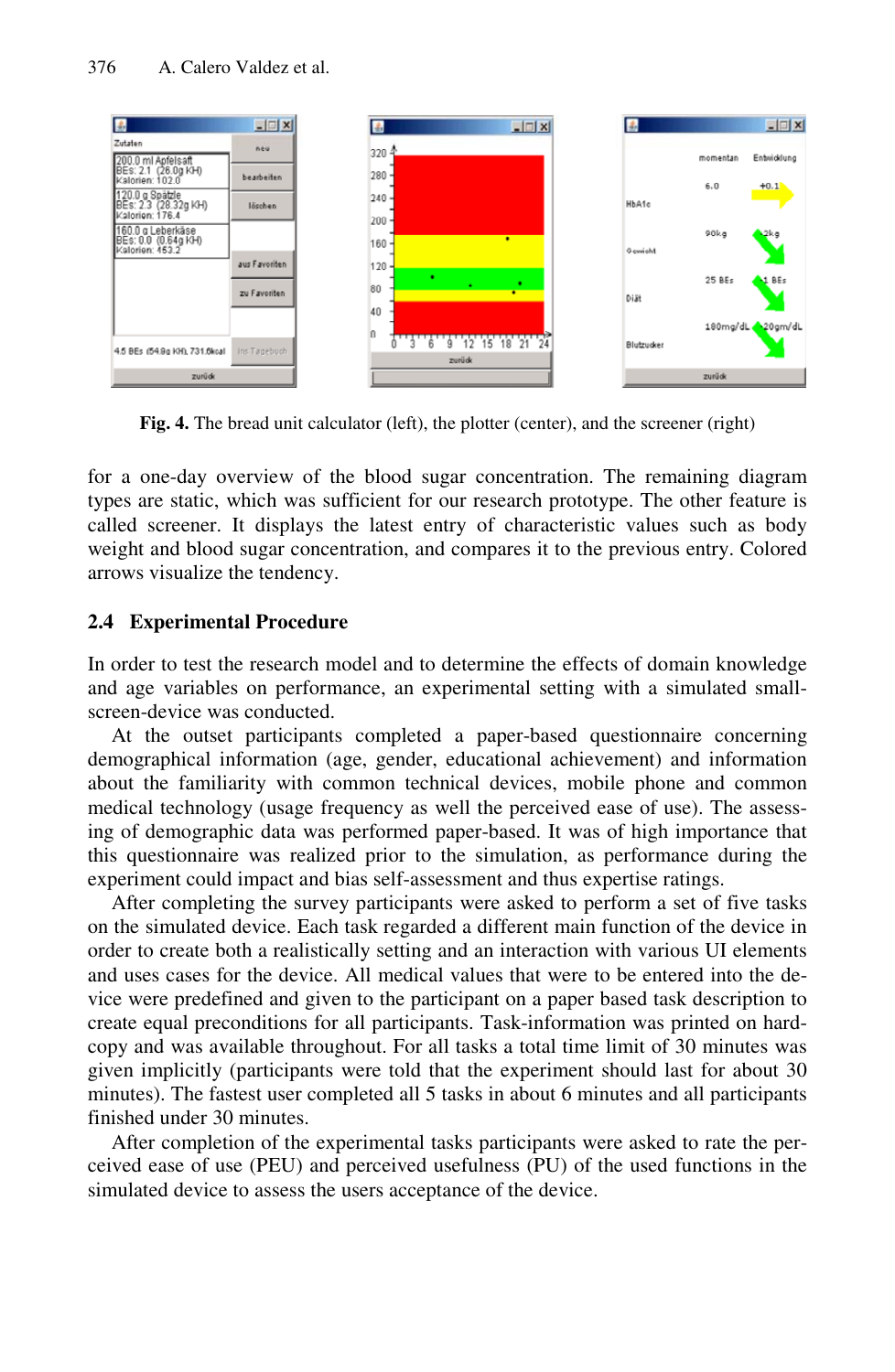### **2.5 Small Screen Device Simulation**

The diabetes living assistant was simulated as a software solution one a PC running Windows XP connected to an Iiyama AX3819UT touch screen (15" TFT-display, display resolution 1024x768 pixels). The simulated device spanned over 245x319 pixels (width  $= 7,27$ cm; height  $= 9,47$ cm) and was displayed in the center of the screen. The rest of the visible screen was covered with an opaque paper cutout to prevent any interaction with the operating system.

Participants were seated on a height-adjustable chair in a comfortable seating position. In order to control viewing conditions, participants were not allowed to choose viewing angle, viewing distance or inclination of the TFT-Monitor. If the participant required any corrective lenses, wearing those was obliged throughout the experiment. Lighting conditions were kept the same by choosing a room with no exterior lighting and a fixed interior lighting system.

### **2.6 Questionnaires**

**Perceived ease of use (PEU) and perceived usefulness (PU).** Users' technology acceptance was assessed by original items from the Technology Acceptance Model of Davis (TAM [25]). The perceived ease of use (PEU) implies 'the extent to which a person believes that using a particular system would be free of effort', and secondly, the perceived usefulness (PU) which is defined as 'the extent to which a person believes that using a particular system would enhance his or her job performance' [25]. The validity and reliability of TAM items had been proven by several empirical studies (e.g., [30, 31, 32]), and also showed satisfactory values in this study. The 5 presented PEU items had to be judged on a six-point Likert-scale ranging from 1 (very easy) to 6 (very hard). PU items were rated on a six point Likert scale ranging from 1 (very useful) to 6 (not useful at all). Smaller values would reflect a higher acceptance of the device.

**Experimental tasks.** Five Tasks were to be solved by the participants. In particular users were first asked to setup the "freshly unboxed" device and enter information about their current therapy (i.e. insulin type, dosage and schedule as well as total weekly calories) with given fake values. Secondly users were asked to fill out their health passport in order to complete the setup of the device. After completing the first two tasks participants should enter three blood glucose measurements along with dietary information and insulin dosage for three times of a the given day (morning, noon, afternoon) into the digital diary. Again all values were predefined. The fourth glucose measuring was preceded by a task in which the users had to calculate the bread units of a given meal using the BE-Calculator of the device. This value was then to be used as dietary information in the digital diary for the fourth measurement. The last task required the user to simply view the daily blood glucose graph in the plotter of the device. All tasks were described in natural language but data for all input forms was given numerically.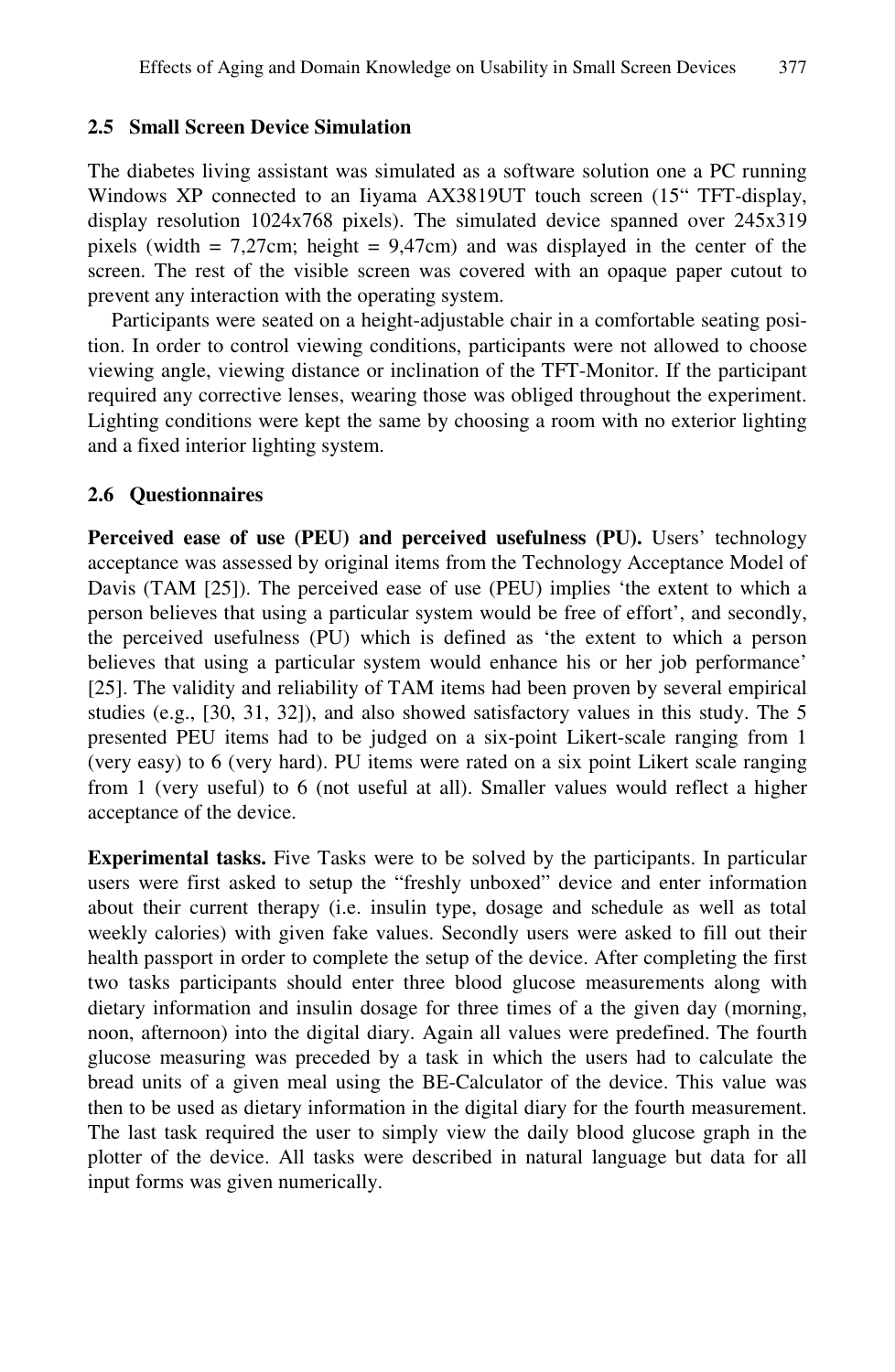In the following, examples of two task types are described:

- Example for 'digital diary'-task: '*After finishing configuration of your device*, *daily blood glucose measurements can be stored in the devices digital diary. Please enter the following measurement into the digital diary. This morning 9:20am:Blood glucose level 123; consumed 3 bread units, no correction of insulin dosage; no basal-insulin dosage; no hypo- or ketoacidosis was measured'*.
- Example for 'BE-Calculator-task: '*You are hungry and want to eat some fish sticks (200grams) and have a glass of apple juice (200ml). Please calculate the bread units for this meal using the BE-Calculator of the device.'*

# **3 Results**

Results of this study were analyzed by one-way ANOVA, bivariate correlations, multivariate analysis of variance and univariate analysis of covariance and linear regression with a level of significance set at 5%.

The result section is designed as follows: first, we assess correlative relations and impact of individual factors (age, health status, domain knowledge, expertise with technology) on users' performance; second, a deeper analysis of aging effects on effectiveness and efficiency is conducted. At last effects of different factors on acceptance of the simulated device is presented.

## **3.1 Effects of Age, Domain Knowledge and Technical Proficiency on Performance**

**Relationship between factors and performance.** To get a first insight into the data, correlations (Spearman rank analysis) between individual variables and performance measures were carried out (Table 2).

|                                 |       | Success Rate Total steps |           | Detour Steps | <b>Total Time</b> | Time per<br>step |
|---------------------------------|-------|--------------------------|-----------|--------------|-------------------|------------------|
| Age                             |       | $-0.664**$               | $0.616**$ | $0.472*$     | 0.231             | $0.693**$        |
| Expertise<br>technology         | with  | $-0.449*$                | 0.330     | 0.244        | $0.476*$          | 0.320            |
| Expertise<br>medical technology | with  | 0.251                    | $-0.266$  | $-0.146$     | 0.101             | $-0.342$         |
| Mobile<br>Expertise             | Phone | $-0.339$                 | 0.295     | $-0.006$     | 0.393             | 0.301            |
| <b>Health Status</b>            |       | $-0.179$                 | 0.342     | 0.181        | $-0.102$          | 0.421            |
| Domain knowledge                |       | $-0.53$                  | $-0.167$  | 0.097        | 0.314             | $-0.244$         |

**Table 2.** Bivariate Correlations between age and user characteristics and performance

\*\**p* < 0.01, \**p* < 0.05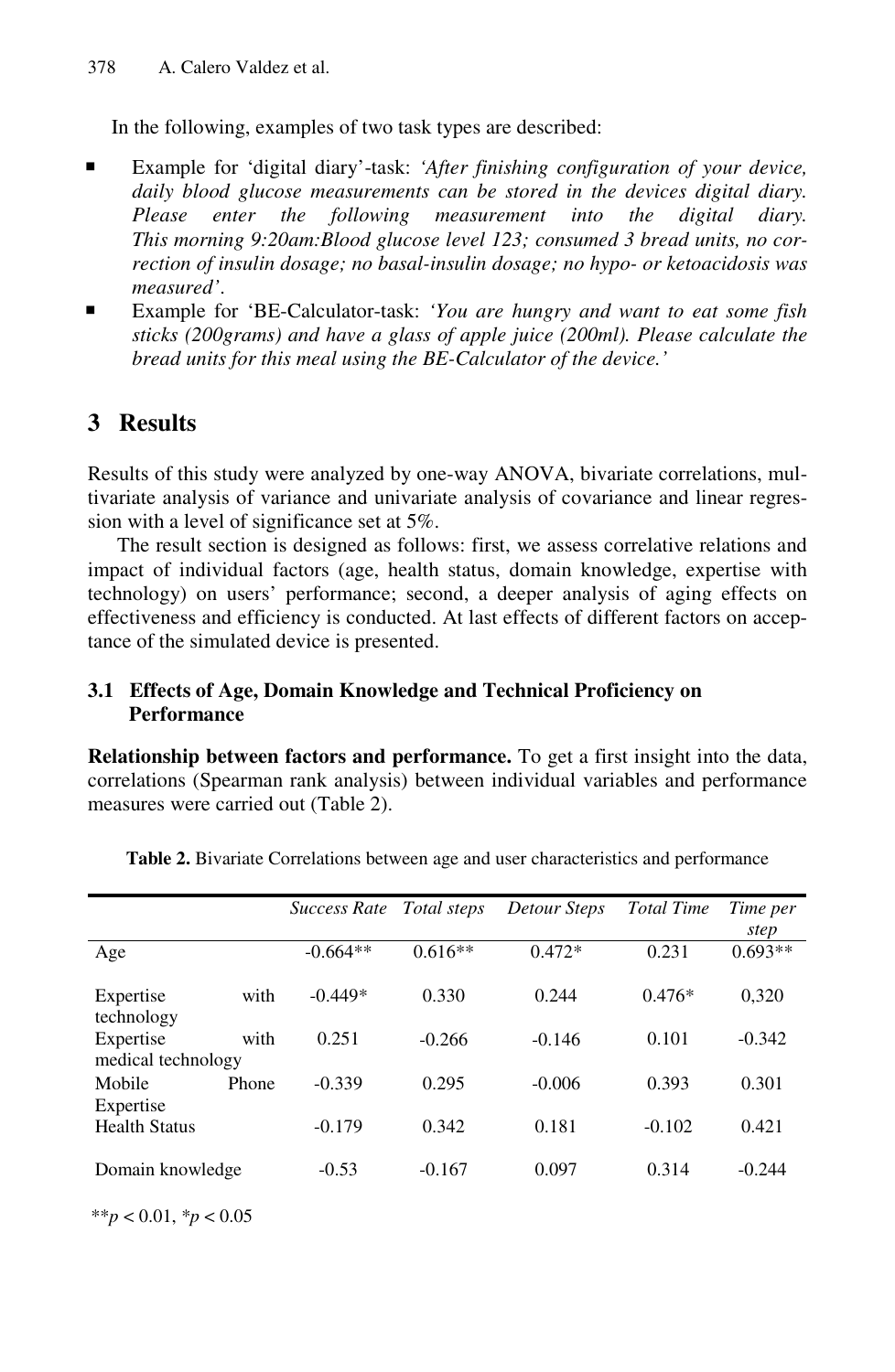Correlational analysis shows that only age and expertise with technology show a significant correlation with performance measures. Younger age is highly correlated with better effectiveness  $(r = -0.664)$  and efficiency. Younger users need less total steps ( $r = 0.616$ ), make less navigation errors ( $r = 0.472$ ) and have a faster navigation pace  $(r = 0.693)$ . Expertise with technology is mostly correlated with effectiveness (r = -0.449) such that users with better expertise are more effective than users that are more inexperienced. This correlation does only affect one efficiency measurement significantly (i.e. total time  $r = 0.476$ ), which also shows that higher expertise is related with better performance.

Apparently domain knowledge ( $r = 0.53$ ) and health status ( $r = -0.179$ ) seem to have an unexpected adverse effect on effectiveness, but further correlation analysis shows that age is highly correlated with health status, and health status highly correlated with domain knowledge (Table 3).

**Table 3.** Bivariate Correlations between age, health status and domain knowledge

|                      | Age |          | Health Status Domain knowledge |
|----------------------|-----|----------|--------------------------------|
| Age                  |     | $0.509*$ | 0.253                          |
| <b>Health Status</b> |     |          | $-0.799**$                     |
| Domain knowledge     |     |          |                                |

\*\**p* < 0.01, \**p* < 0.05

To examine how domain knowledge and health status predict performance, two analyses of covariance (ANCOVA) were conducted using 'domain knowledge' and 'health status' as a covariate. The ANCOVA revealed no significant main effect for domain knowledge ( $F = 1.817$ ;  $p > 0.05$ ) with 'domain knowledge' as a covariate. Choosing 'health status' also reveals no significant main effect on effectiveness  $(F =$ 1.808,  $p > 0.05$ ).



**Fig. 5.** Means plot: success rate over age group grouped by median split domain knowledge (left); success rate over age grouped by health status (right)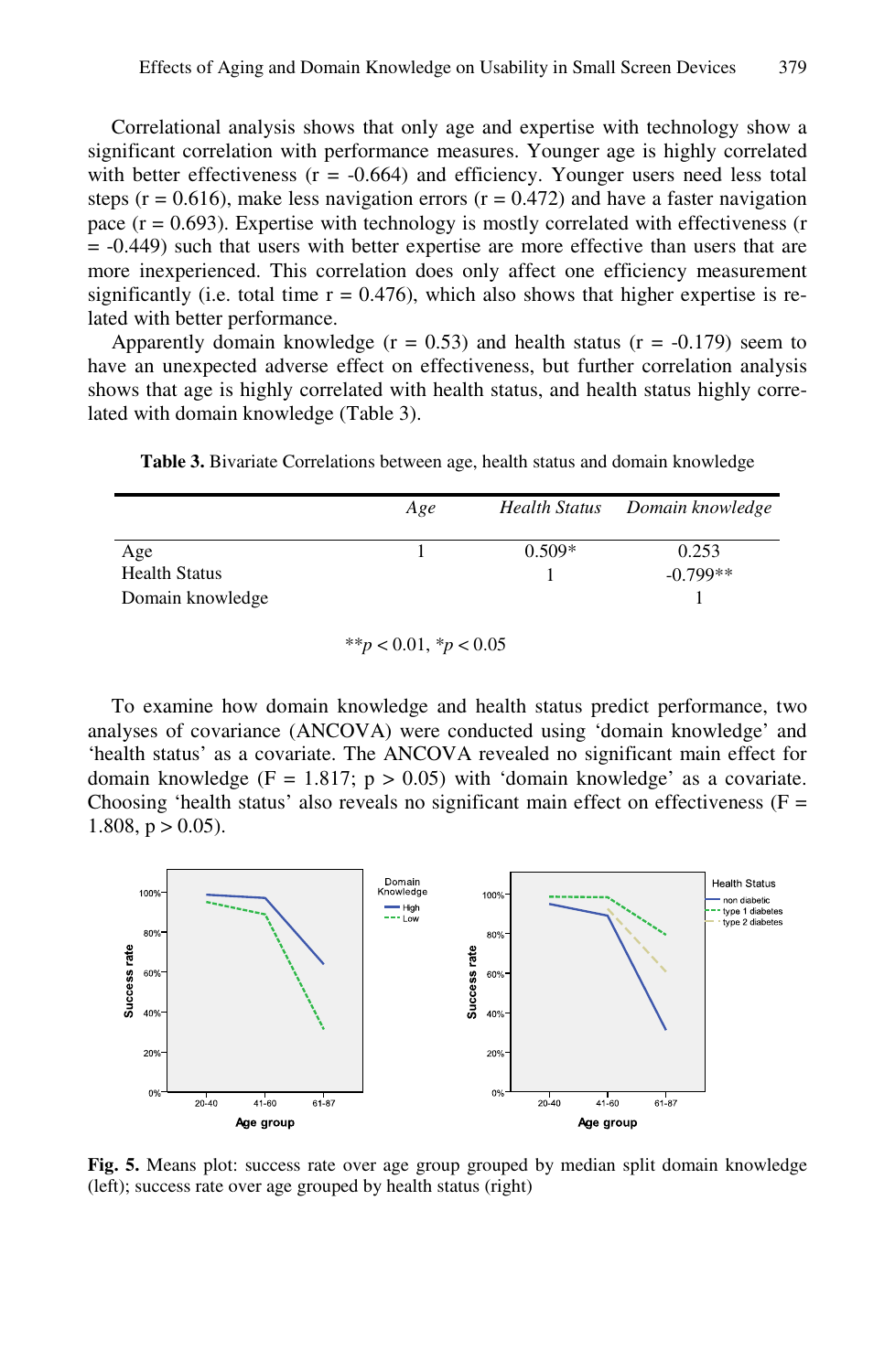A means plot of effectiveness over age grouped by domain knowledge indicates that domain knowledge might have an effect on effectiveness, even though the significance level was not reached with the data at hand. Similar observations can be made for health status. Means for non-diabetic participants are lower than type 2 diabetes participants, which are lower than means of the type 1 diabetes participants (fig. 5).

## **3.2 Effects of Age on Navigation Performance**

One-way ANOVA-analysis regarding to age group shows significant differences in effectiveness and efficiency between age groups (Table 4 and Fig 6). Since total steps, detour steps and time per step are also measured for tasks, which had not been successfully solved in the time given, correction with success rate has to be performed. Corrected measurements are calculated by division of original measurement by success rate and indicated by "[c]". For instance participants that only completes half of the tasks successfully get a two-fold "penalty" on all efficiency measures. This can lead to overblown values, if very low success rates (e.g. 1%) are reached.



**Fig. 6.** Means plot of success rate over age group, higher values indicate better effectiveness (left). Box plot of success rate over age (right).

**Table 4.** One Way-ANOVA table for mean differences of success rate and total steps, detour steps, total time and time per step between age groups. All efficiency measures are corrected by success rate.

|                   | SS             | МS             | df | F    | p      |
|-------------------|----------------|----------------|----|------|--------|
| Success rate      | 0.97           | 0.48           |    | 6.93 | < 0.01 |
| Total steps [c]   | 6475.41        | 3237.71        | 2  | 0.47 | > 0.05 |
| Detour steps [c]  | 1951.56        | 975.78         | 2  | 9.01 | < 0.01 |
| Total Time [c]    | $5.02*10^{12}$ | $2.51*10^{12}$ | 2  | 2.07 | > 0.05 |
| Time per step [c] | $6.89*10^{10}$ | $3.45*10^{10}$ |    | 3.16 | > 0.05 |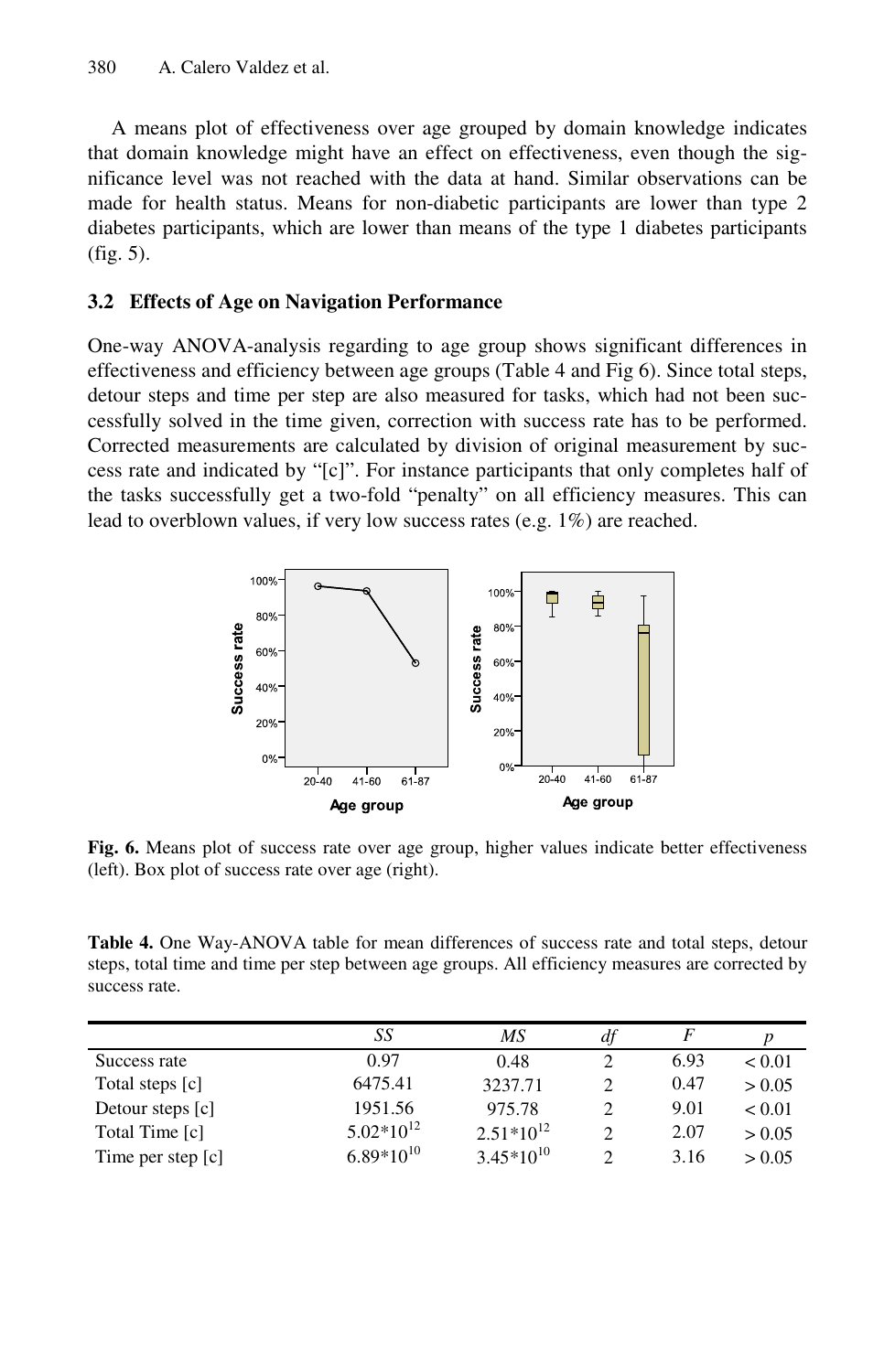

**Fig. 7.** Means plots of efficiency measurements over age group (top row); from left to right: (1) total steps over age group, (2) detour steps over age group, (3) total time over age group and (4) navigation pace (time per step) over age group; Box plots of efficiency measurements over age group (bottom row)

Comparison of effectiveness shows that younger and medium users performed almost equally, and both outperformed older users. Younger users (Y) averaged a success rate of 96% (SD = 6.2%), similar to medium aged (M) users, who reached 94%  $(SD = 5.2\%)$ , while older users (O) only managed to reach a mean success rate of 53% (SD = 41.1%). The mean of corrected total steps shows almost no difference between age groups ( $M_Y = 228.3$ ,  $SD_Y = 25.3$ ;  $M_M = 225.9$ ,  $SD_M = 48.0$ ;  $M_O = 264.3$ ,  $SD<sub>O</sub> = 133.8$ ). Older aged users made more than three times more navigational errors (detour steps:  $M_0 = 29.9$ ,  $SD_0 = 16.1$ ) during task performance than medium and younger users (detour steps:  $M_M = 9.7$ ;  $SD_M = 7.07$ ;  $M_Y = 9.2$ ;  $SD_Y = 4.1$ ). Older users also required more time to complete all tasks than medium or younger aged users ( $M_Y = 136.4s$ ,  $SD_Y = 65.3s$ ;  $M_M = 228.8s$ ,  $SD_M = 139.4s$ ;  $M_O = 1216.5s$ ,  $SD_O =$ 190.0s), which also reflects in a slower navigation pace. Older users trigger interactions almost 5 times slower than younger users, who are still almost 30% faster than medium aged users ( $M_Y = 32.5$ s,  $SD_Y = 17.1$ s;  $M_M = 40.7$ s,  $SD_M = 18.4$ s;  $M_O =$  $157.9s$ ,  $SD<sub>O</sub> = 179.1s$ .

Post-hoc Bonferroni testing shows that both younger and medium aged adults significantly ( $p < 0.05$ ) outperform older adults in effectiveness (i.e. success rate). Younger and medium aged adults show now significant difference here. Apparently the only efficiency measure that shows significant mean differences is detour steps (corrected by success rate). Post-hoc Bonferroni testing showed similar effects for detour steps between groups as in success rate. Again younger and medium aged users outperform older users  $(p < 0.05)$ , but fail to differ between each other significantly.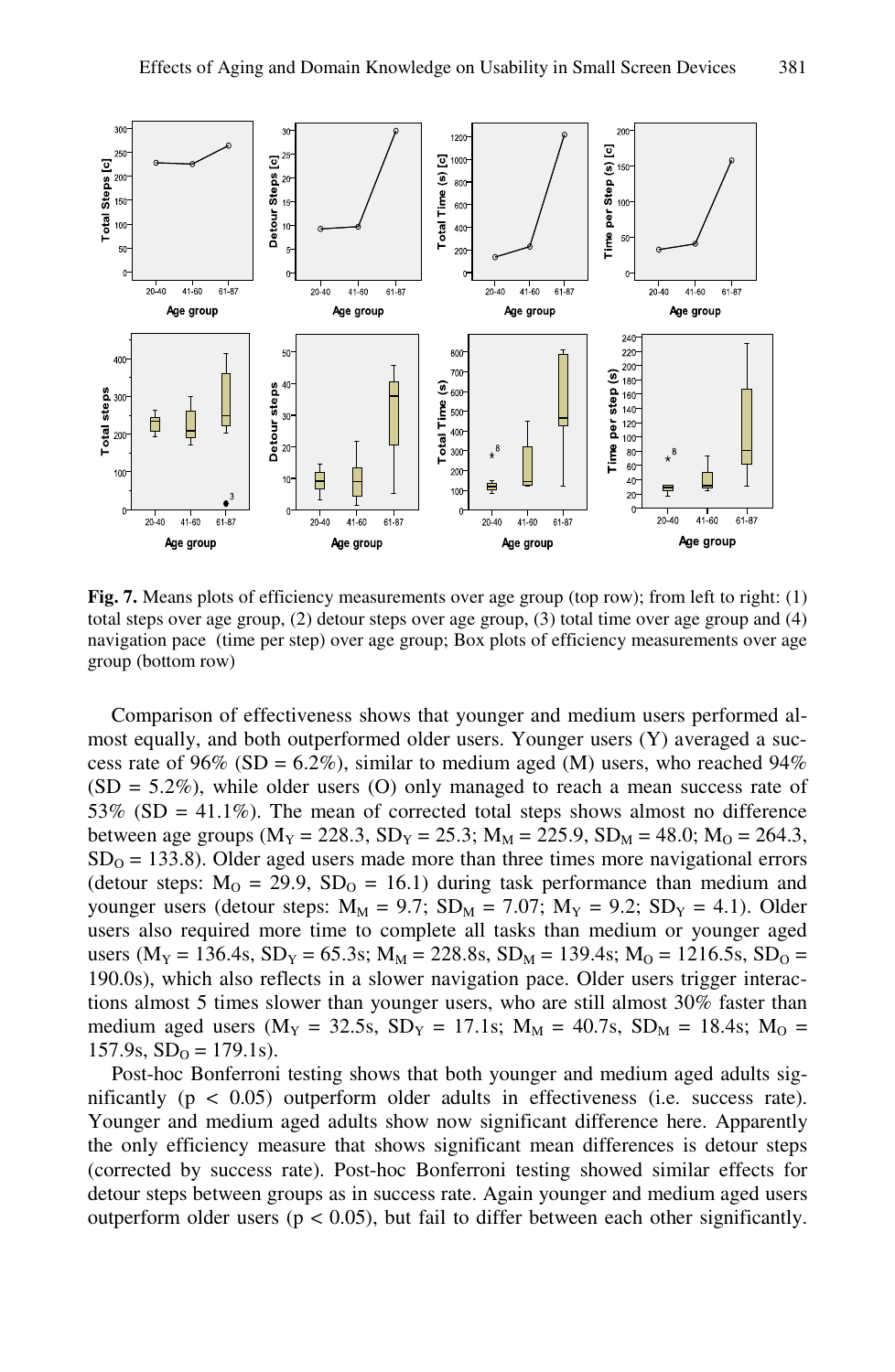All other efficiency measurements show differences betweens means that are not statistically significant.

#### **3.3 Effects of Navigational Performance on Acceptance**

In order to understand how different factors (age, health status, expertise with technology, success rate in experiment) influence user acceptance of our simulated device non-parametrical analysis of correlations (Spearman's rho) was conducted (see Table 5). Both age and success rate show a significant correlation with acceptance of the device. Users that are more successful show higher acceptance of the device than unsuccessful users  $(r = -0.507)$ . Increasing age also seems to lead to higher acceptance of the device  $(r = -0.460)$ . Interestingly health status seems not to have any effect  $(r = 0.027)$  on acceptance at all  $(p>0.05)$ .

**Table 5.** Bivariate Correlation between user characteristics, performance and acceptance

|                | Age       | DK    | HS    | ТE    | MTE   | MBE   | Success   |
|----------------|-----------|-------|-------|-------|-------|-------|-----------|
|                |           |       |       |       |       |       | rate      |
| Acceptance     | $-0.460*$ | 0.200 | 0.027 | 0.276 | 0.409 | 0.287 | $-0.507*$ |
| $*_{p}$ < 0.05 |           |       |       |       |       |       |           |

 $DK = Domain$  knowledge,  $HS = Health$  status,  $TE = Expertise$  with technology,  $MTE = Expertise$  with medical technology, MBE = Expertise with mobile phones

To examine how age and success rate affect acceptance, two analyses of covariance (ANCOVA) were conducted using 'age' and 'success rate' as a covariate. The ANCOVA analysis revealed no significant main effect for user age ( $F = 3.502$ ; p > 0.05) with 'user age' as a covariate. Choosing 'success rate' as a covariate also reveals no significant main effect on acceptance  $(F = 3,378, p > 0.05)$ .

Linear regression though contradicts this finding: both age and success rate explain 65.5% of the variance of acceptance of the simulated device, but success rate is a stronger predictor for acceptance ( $\beta$  = -0.486, p < 0.05) than user age ( $\beta$  = 0.241, p > 0.05). This suggests, that high performance in initial usage of a device might have a high impact on acceptance of a new device.

## **4 Discussion and Conclusion**

The present experimental study was conducted to provide deeper understanding of small-screen-device menu navigation performance in respect to age and domain knowledge in a medical context. A total of twenty-three participants accomplished five tasks designed for a diabetes living assistant. In order to analyze individual factors that may differentially affect user's performance, domain knowledge, expertise with technology, expertise with medical technology, expertise with cell phone navigation and their health status were surveyed and related to performance outcomes.

Basically it could be shown here that small screen devices do have a great potential in monitoring users' disease and therefore should be investigated in greater detail in the near future. The present study was one first step in this direction.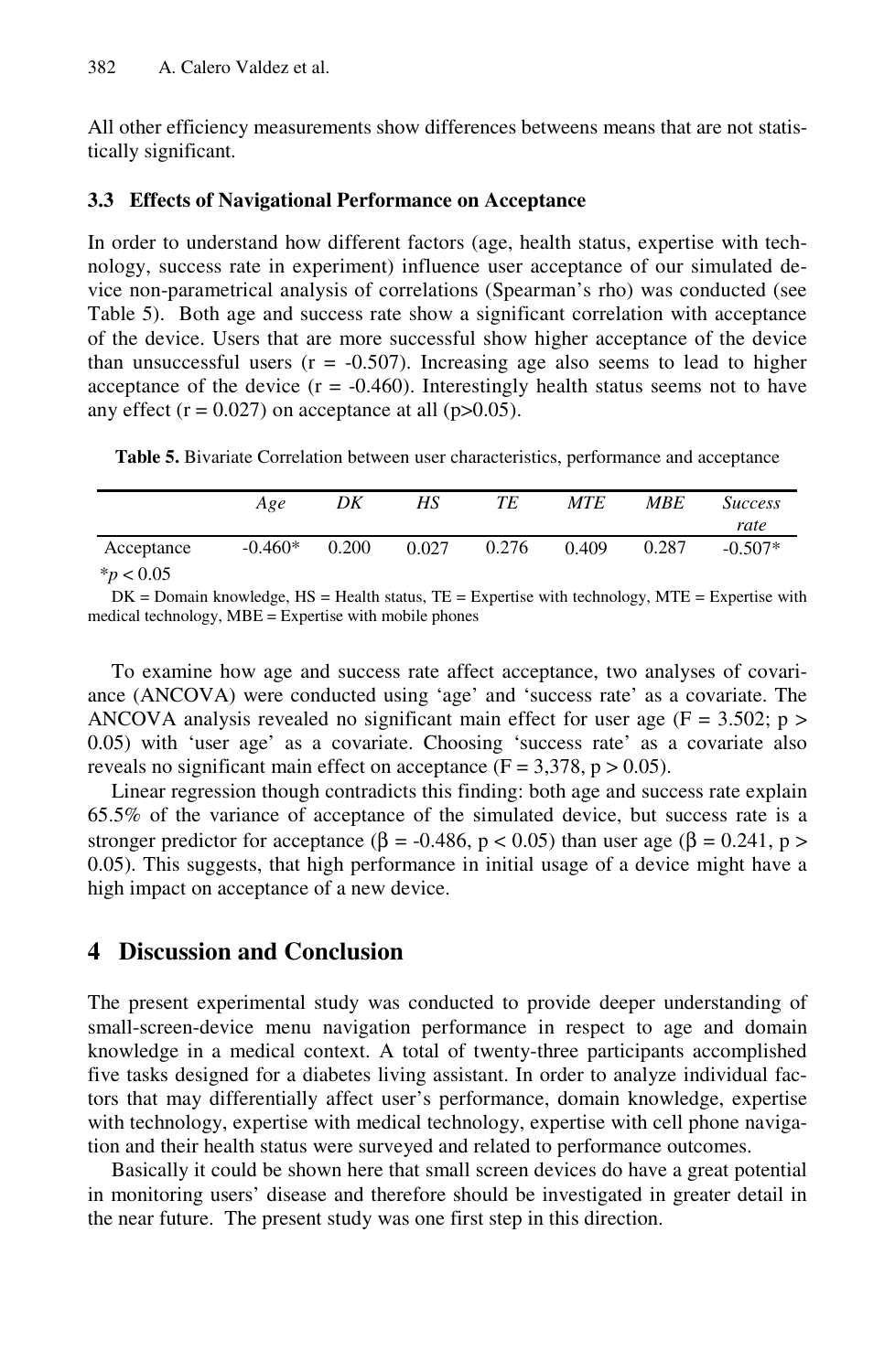### **4.1 Impact of User Characteristics on Navigation Performance**

The study confirmed the large impact of user characteristics on small-screen-device menu navigation performance. The first influential factor found in the analyses was the user's age. Users technical expertise also showed positive influence on users effectiveness and efficiency. User age in particular stood out to be the best predictor of navigational performance. Especially users that are older than 61 years show drastically inferior navigational performance. They tend to make more navigational errors, require more time between each interaction and are less effective in solving the tasks at hand.

Domain knowledge and health status show no significant influence onto the measured performance criteria, but comparisons of means denote a correlation might exist. Thus, we can assume that the navigational performance is indeed facilitated if users show a high knowledge in both, computer experience and disease-related knowledge. The fact that we could not statistically confirm this on the significance level set is presumably due to the comparably small sample size. Future studies will therefore examine the relationship between the computer and disease-knowledge by enlarging the participant group.

### **4.2 Potential Applications and Limitations of This Study**

The findings underline earlier research regarding usability and aging. Further research is required to prove or increase understanding of influence of domain knowledge or diabetic status on user interaction, since findings of influence of age on performance are being studied. Further analysis of task related problems and identification of required neuropsychological characteristics for different tasks might lead into further input for further research. In this context, the comprehensibility of UI component labeling is of interest, as well as the investigation of the underlying mental model of device usage, which also could have impacted performance. Finally, individuals' coping styles should be incorporated into research scope.

However, the findings as promising as they are, also have to be looked at critically, especially as the participants here represented a kind of best-case scenario, which may not represent the whole group of ill and disease-limited patients.

- 1. Older non-diabetic users were recruited through social networks and are not representative in regard of total population. A best-case homogeneous user group might have led to skewed findings compared to different populations. Older users were all mentally fit, of relatively high education and mostly all of them had experience with computers.
- 2. All diabetic participants were highly interested in contributing to advancement of usability of diabetes small-screen-devices and thus highly motivated and to try out our prototype. Real life application cannot assume such perfect preconditions and must perfectly work even when the user is distressed, afraid or even in a case of emergency.
- 3. The software we used to simulate a living assistant was a prototype. Certain features that are not implemented yet, might have caused user distraction that would not have - or at least to a lesser extend - appeared in a finished retail product. Although this was not observed in the study during user interactions,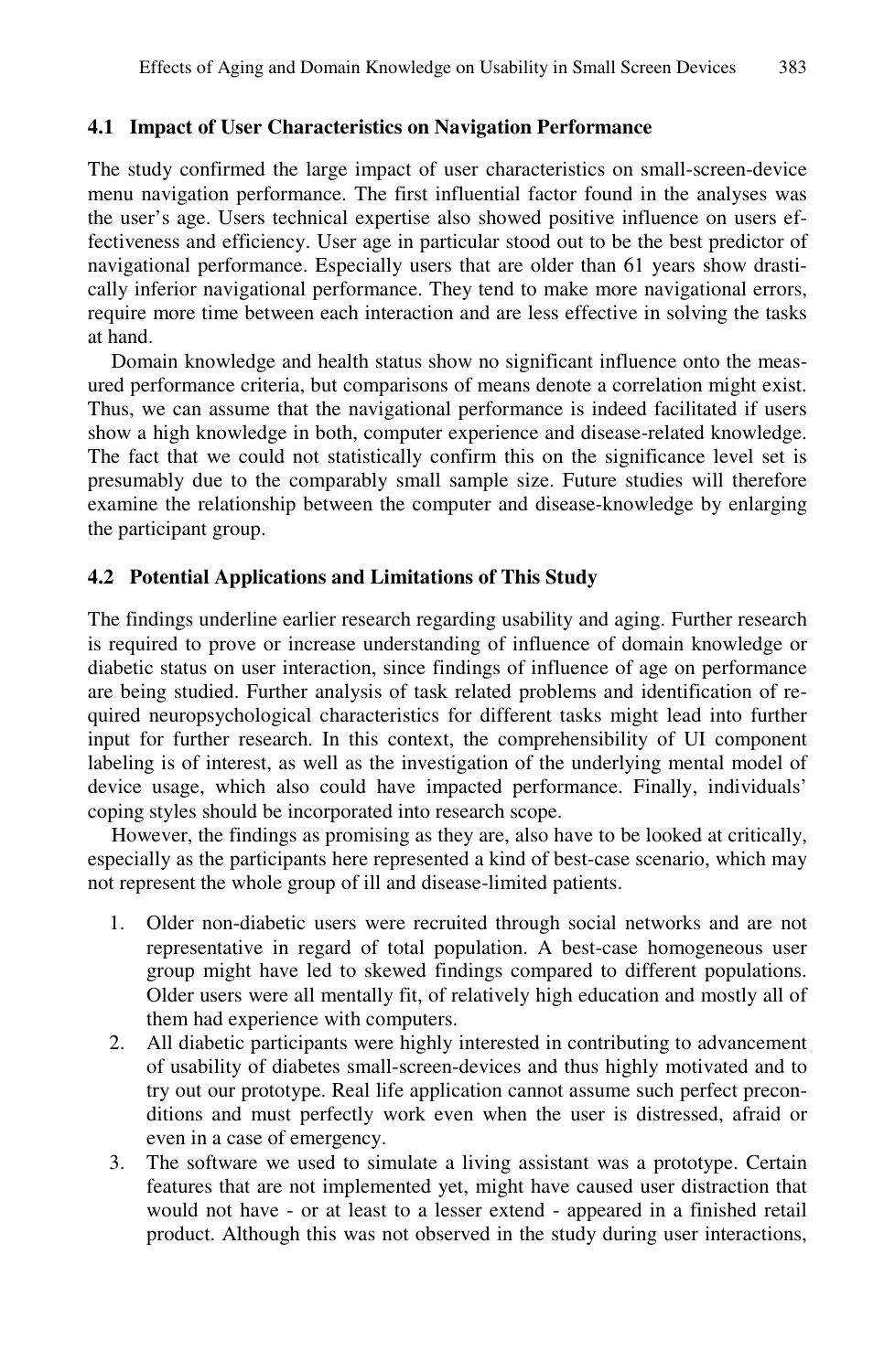perceptual distraction during navigation should be assumed. The UIcomponents of the device themselves were not all perfectly chosen and will have to be iteratively optimized in the next steps (see [36, 37]).

4. Simulating a small-screen-device on a 15" display is a simplification of the situational context, since holding and handling a real small-screen device requires more cognitive and motor load (coordination of both hands). Therefore all performance measures are probably an overestimation of real life performance especially in regard to using fake values and not real user data. Users might be more concerned about using the device correctly and thus be more disturbed by unexpected behavior in a medical device. This sandbox operation might have led to a more carefree approach. This was reported by two older women (69 and 87 years old) who enjoyed trying out something new without fearing to break a device by accidental mishandling. Both agreed, that trying out the same device at home would have caused earlier abandonment of the device due to lower frustration thresholds. Although the opposite effect could also have occurred (i.e. giving up prematurely in order to not fail in front of a 'supervisor') no participant reported any such feelings after the test trial.

# **Acknowledgements**

This work was funded partly by the RWTH Aachen postgraduate scholarships for students with excellent degrees and partly by the initiative of excellence of the German Federal Ministry of Education and Research.

# **References**

- 1. Federal Statistical Office Germany: Germany's population until 2050 11th coordinated population projection, Wiesbaden (2006), http://www.destatis.de/
- 2. Siebert, H.: Economic Policy for Aging Societies. Springer, Berlin (2002)
- 3. Arning, K., Ziefle, M.: Understanding age differences in PDA acceptance and performance. Computers in Human Behaviour 23, 2904–2927 (2007)
- 4. Arning, K., Ziefle, M.: Barriers of information access in Small-Screen-Device applications: The relevance of user characteristics for a transgenerational design. In: Stephanidis, C., Pieper, M. (eds.) ERCIM Ws UI4ALL 2006. LNCS, vol. 4397, pp. 117–136. Springer, Heidelberg (2007)
- 5. Leonhardt, S.: Personal Healthcare Devices. In: Mukherjee, S., et al. (eds.) AmIware: Hardware Technology Drivers of Ambient Intelligence, ch. 6.1, pp. 349–370. Springer, Dordrecht (2006)
- 6. Ziefle, M., Bay, S.: How older adults meet complexity: aging effects on the usability of different mobile phones. Behaviour & Information Technology 24(5), 375–389 (2005)
- 7. Ziefle, M., Bay, S.: How To Overcome Disorientation in Mobile Phone Menus: A Comparison of Two Different Types of Navigation Aids. Human-Computer Interaction 21, 393–433 (2006)
- 8. Ziefle, M., Bay, S.: Transgenerational Designs in Mobile Technology. Handbook of Research on User Interface Design and Evaluation for Mobile Technology 1, 122–141 (2008)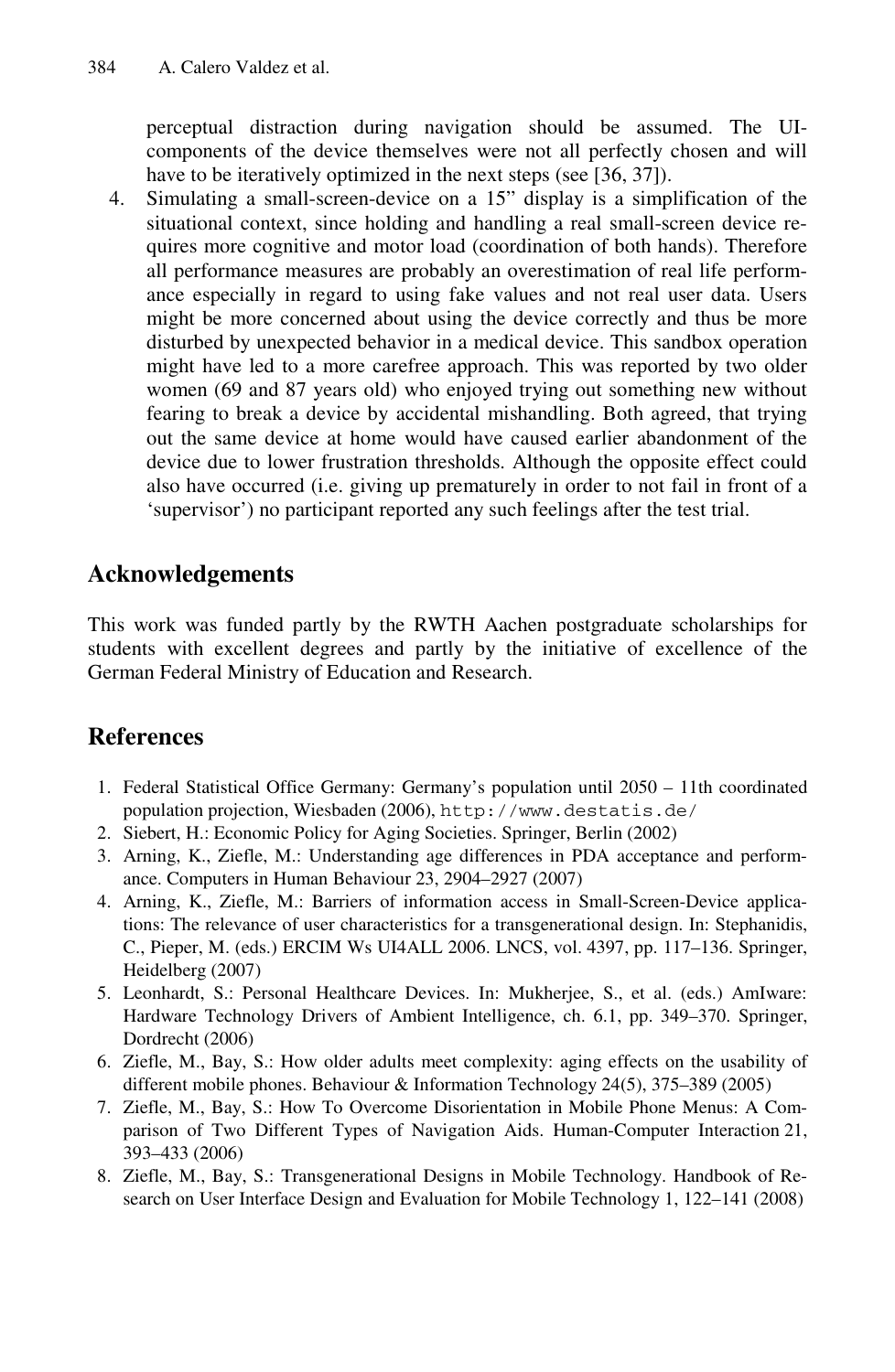- 9. Holzinger, A., Schaupp, K., Eder-Halbedl, W.: An Investigation on Acceptance of Ubiquitous Devices for the Elderly in a Geriatric Hospital Environment: Using the Example of Person Tracking. In: Miesenberger, K., Klaus, J., Zagler, W.L., Karshmer, A.I. (eds.) ICCHP 2008. LNCS, vol. 5105, pp. 22–29. Springer, Heidelberg (2008)
- 10. German Diabetes Union: Report on Public Health Diabetes (2007), http://www.deutsche-diabetes-gesellschaft.de/
- 11. Tililil, et al.: Guideline of the German Diabetes Association for treatment of Diabetes melliutus type 2, 177 (1998)
- 12. Yeung, S.E., Fisher, A.L., Dixon, R.A.: Exploring effects of type 2 diabetes on cognitive functioning in older adults. Neuropsychology 23(1), 1–9 (2009)
- 13. Dixon, et al.: Adjustable Gastric Banding and Conventional Therapy for Type 2 Diabetes. The Journal of the American Medical Association 299(3), 316–323 (2008)
- 14. Holzinger, A.: Usability Engineering for Software Developers. Communications of the ACM 48(1), 71–74 (2005)
- 15. Holzinger, A., Searle, G., Kleinberger, T., Seffah, A., Javahery, H.: Investigating Usability Metrics for the Design and Development of Applications for the Elderly. In: Miesenberger, K., Klaus, J., Zagler, W.L., Karshmer, A.I. (eds.) ICCHP 2008. LNCS, vol. 5105, pp. 98– 105. Springer, Heidelberg (2008)
- 16. Nischelwitzer, A., Pintoffl, K., Loss, C., Holzinger, A.: Design and Development of a Mobile Medical Application for the Management of Chronic Diseases: Methods of improved Data Input for Older People. In: Holzinger, A. (ed.) USAB 2007. LNCS, vol. 4799, pp. 119–132. Springer, Heidelberg (2007)
- 17. Holzinger, A., Searle, G., Nischelwitzer, A.: On some Aspects of Improving Mobile Applications for the Elderly. In: Stephanidis, C. (ed.) HCI 2007. LNCS, vol. 4554, pp. 923–932. Springer, Heidelberg (2007)
- 18. Lin, D.M.: Age differences in the performance of hypertext perusal. In: Proceedings of the Human Factors and Ergonomics Society 45th Annual Meeting, pp. 211–215. Human Factors Society, Santa Monica (2001)
- 19. Ziefle, M., Bay, S.: Mental Models of a Cellular Phone Menu. Comparing Older and Younger Novice. In: Brewster, S., Dunlop, M.D. (eds.) Mobile HCI 2004. LNCS, vol. 3160, pp. 25–37. Springer, Heidelberg (2004)
- 20. Ziefle, M.: Aging and Mobile Displays: Challenges and requirements for age-sensitive electronic information designs. In: Proceedings of the 9th International Conference on Work With Computer Systems, WWCS 2009, Beijing, China (2009)
- 21. Arning, K., Ziefle, M.: Assessing computer experience in older adults: Development and validation of a computer expertise questionnaire for older adults. Behaviour and Information Technology 27(1), 89–93 (2008)
- 22. Parush, A., Yuviler-Gavish, T.: Web navigation structures in cellular phones. The depthbreadth trade-off issue. International Journal of Human-Computer Studies 60, 753–770 (2004)
- 23. Westermann, S.J.: Individual differences in the use of command line and menu computer interfaces. International Journal of Human Computer Interaction 9, 183–198 (1995)
- 24. Craik, F.I., Salthouse, T.A.: Handbook of Aging and Cognition. Lawrence Erlbaum, Hillsdale (1992)
- 25. Ziefle, M.: The influence of user expertise and phone complexity on performance, ease of use and learnability of different mobile phones. Behaviour and Information Technology 21(5), 303–311 (2002)